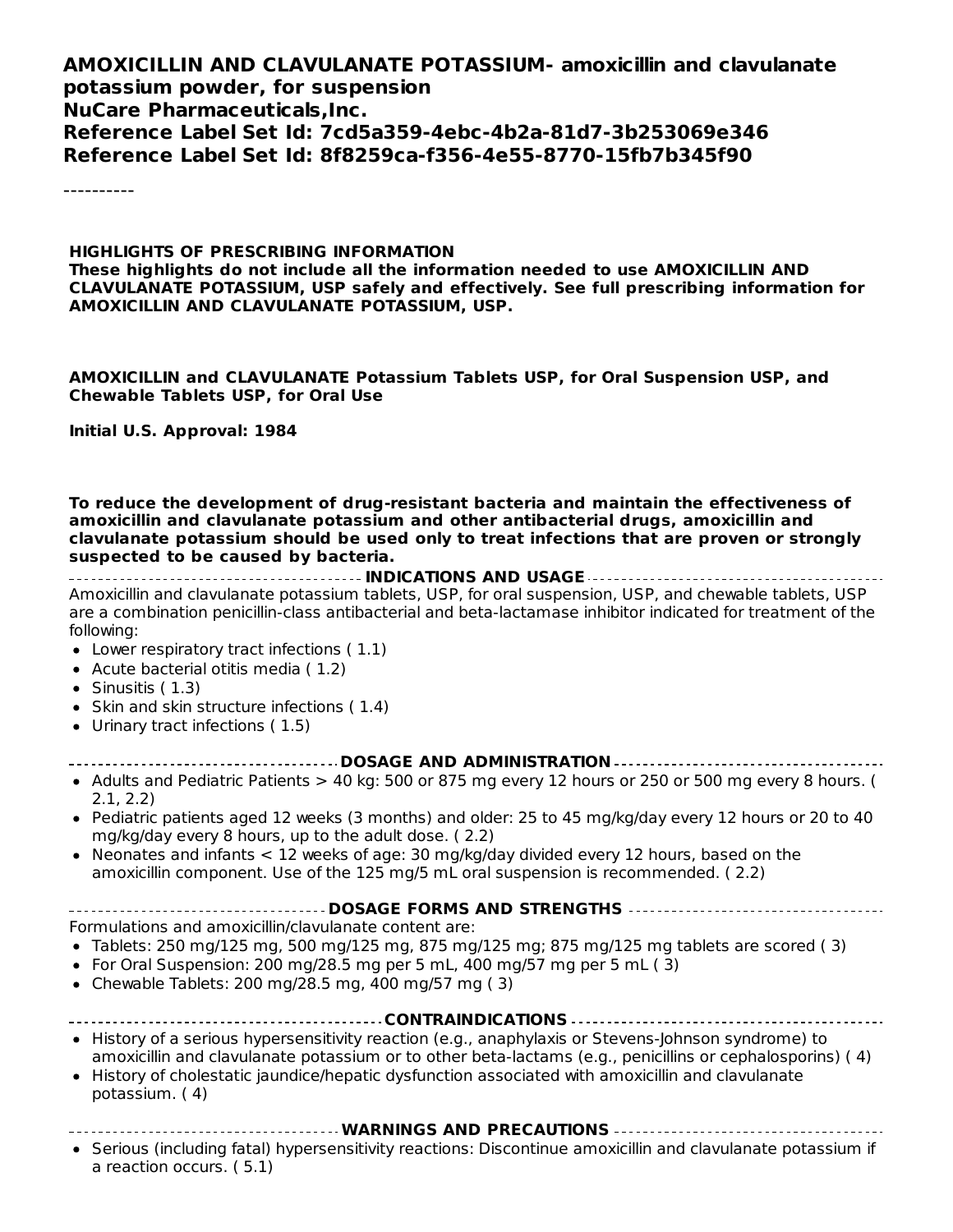- Hepatic dysfunction and cholestatic jaundice: Discontinue if signs/symptoms of hepatitis occur. Monitor liver function tests in patients with hepatic impairment. ( 5.2)
- Clostridium difficile-associated diarrhea (CDAD): Evaluate patients if diarrhea occurs. ( 5.3)
- Patients with mononucleosis who receive amoxicillin and clavulanate potassium develop skin rash. Avoid amoxicillin and clavulanate potassium use in these patients. ( 5.4)
- Overgrowth: The possibility of superinfections with fungal or bacterial pathogens should be considered during therapy. ( 5.5)

#### **ADVERSE REACTIONS** The most frequently reported adverse effects were diarrhea/loose stools (9%), nausea (3%), skin rashes and urticaria (3%), vomiting (1%) and vaginitis (1%) ( 6.1) **To report SUSPECTED ADVERSE REACTIONS, contact Sandoz Inc. at 1-800-525-8747 or FDA at 1-800-FDA-1088 or** www.fda.gov/medwatch **DRUG INTERACTIONS** Co-administration with probenecid is not recommended. ( 7.1) Concomitant use of amoxicillin and clavulanate potassium and oral anticoagulants may increase the prolongation of prothrombin time. ( 7.2) Coadministration with allopurinol increases the risk of rash. ( 7.3) • Amoxicillin and clavulanate potassium may reduce efficacy of oral contraceptives. (7.4) **USE IN SPECIFIC POPULATIONS** • Pediatric Use: Modify dose in patients 12 weeks or younger. (8.4) Renal impairment; Dosage adjustment is recommended for severe renal impairment (GFR< 30mL/min). ( 2.3, 8.6) **See 17 for PATIENT COUNSELING INFORMATION.**

**Revised: 10/2014**

#### **FULL PRESCRIBING INFORMATION: CONTENTS\* 1 INDICATIONS AND USAGE**

- 1.1 Lower Respiratory Tract Infections
- 1.2 Acute Bacterial Otitis Media
- 1.3 Sinusitis
- 1.4 Skin and Skin Structure Infections
- 1.5 Urinary Tract Infections
- 1.6 Limitations of Use

#### **2 DOSAGE AND ADMINISTRATION**

- 2.1 Adults
- 2.2 Pediatric Patients
- 2.3 Patients with Renal Impairment
- 2.4 Directions for Mixing Oral Suspension

#### **3 DOSAGE FORMS AND STRENGTHS**

#### **4 CONTRAINDICATIONS**

- 4.1 Serious Hypersensitivity Reactions
- 4.2 Cholestatic Jaundice/Hepatic Dysfunction

# **5 WARNINGS AND PRECAUTIONS**

- 5.1 Hypersensitivity Reactions
- 5.2 Hepatic Dysfunction
- 5.3 Clostridium difficile Associated Diarrhea
- 5.4 Skin Rash in Patients with Mononucleosis
- 5.5 Potential for Microbial Overgrowth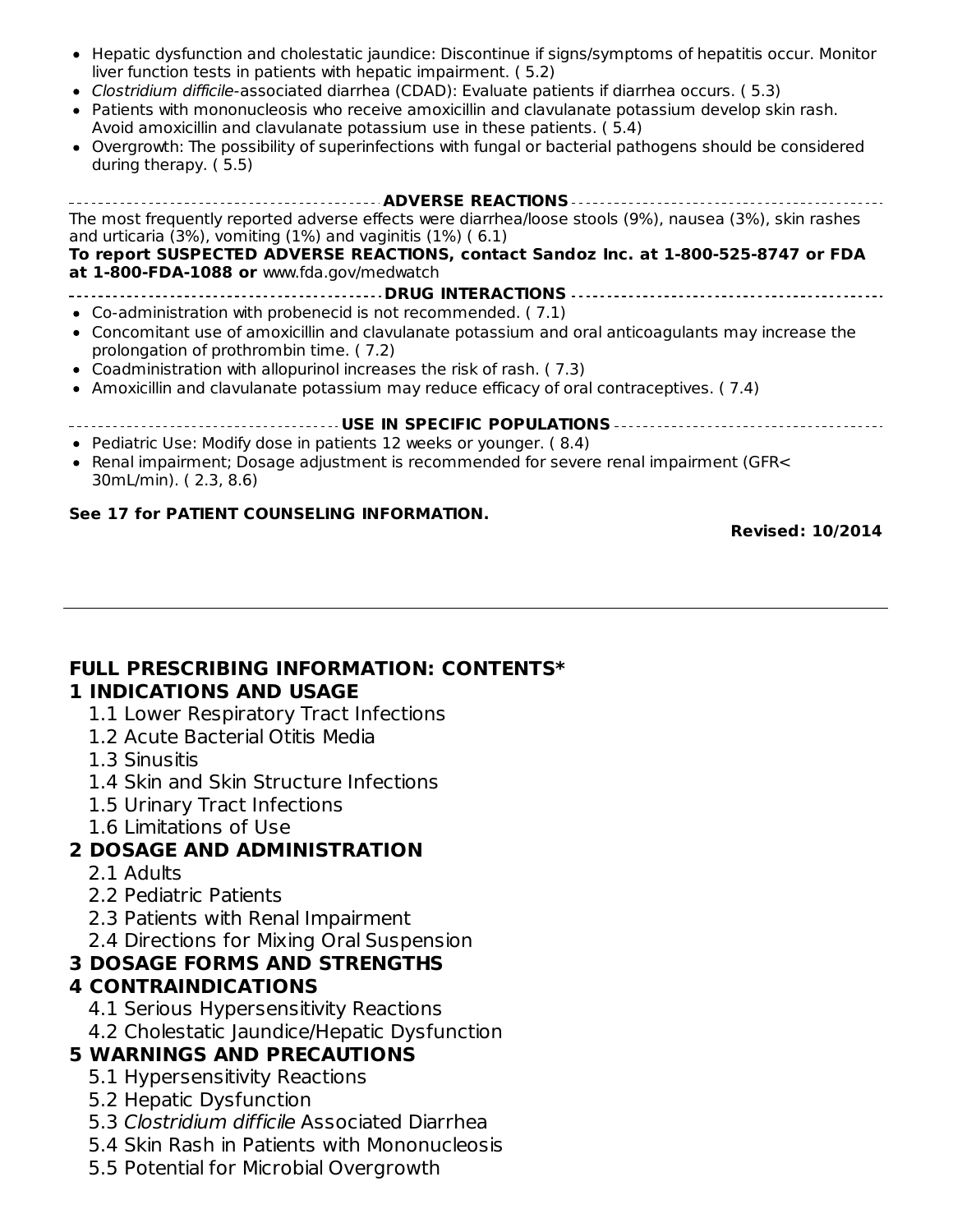- 5.6 Phenylketonurics
- 5.7 Development of Drug-Resistant Bacteria

#### **6 ADVERSE REACTIONS**

- 6.1 Clinical Trials Experience
- 6.2 Postmarketing Experience

#### **7 DRUG INTERACTIONS**

- 7.1 Probenecid
- 7.2 Oral Anticoagulants
- 7.3 Allopurinol
- 7.4 Oral Contraceptives
- 7.5 Effects on Laboratory Tests

#### **8 USE IN SPECIFIC POPULATIONS**

- 8.1 Pregnancy
- 8.2 Labor and Delivery
- 8.3 Nursing Mothers
- 8.4 Pediatric Use
- 8.5 Geriatric Use
- 8.6 Dosing in Renal Impairment

#### **10 OVERDOSAGE**

#### **11 DESCRIPTION**

#### **12 CLINICAL PHARMACOLOGY**

- 12.1 Mechanism of Action
- 12.3 Pharmacokinetics
- 12.4 Microbiology

#### **13 NONCLINICAL TOXICOLOGY**

13.1 Carcinogenesis, Mutagenesis, Impairment of Fertility

#### **14 CLINICAL STUDIES**

- 14.1 Lower Respiratory Tract and Complicated Urinary Tract Infections
- 14.2 Acute Bacterial Otitis Media and Diarrhea in Pediatric Patients

#### **15 REFERENCES**

#### **16 HOW SUPPLIED/STORAGE AND HANDLING**

#### **17 PATIENT COUNSELING INFORMATION**

17.1 Information for Patients

 $\ast$  Sections or subsections omitted from the full prescribing information are not listed.

#### **FULL PRESCRIBING INFORMATION**

# **1 INDICATIONS AND USAGE**

To reduce the development of drug-resistant bacteria and maintain the effectiveness of amoxicillin and clavulanate potassium and other antibacterial drugs, amoxicillin and clavulanate potassium should be used only to treat infections that are proven or strongly suspected to be caused by susceptible bacteria. When culture and susceptibility information are available, they should be considered in selecting or modifying antibacterial therapy. In the absence of such data, local epidemiology and susceptibility patterns may contribute to the empiric selection of therapy.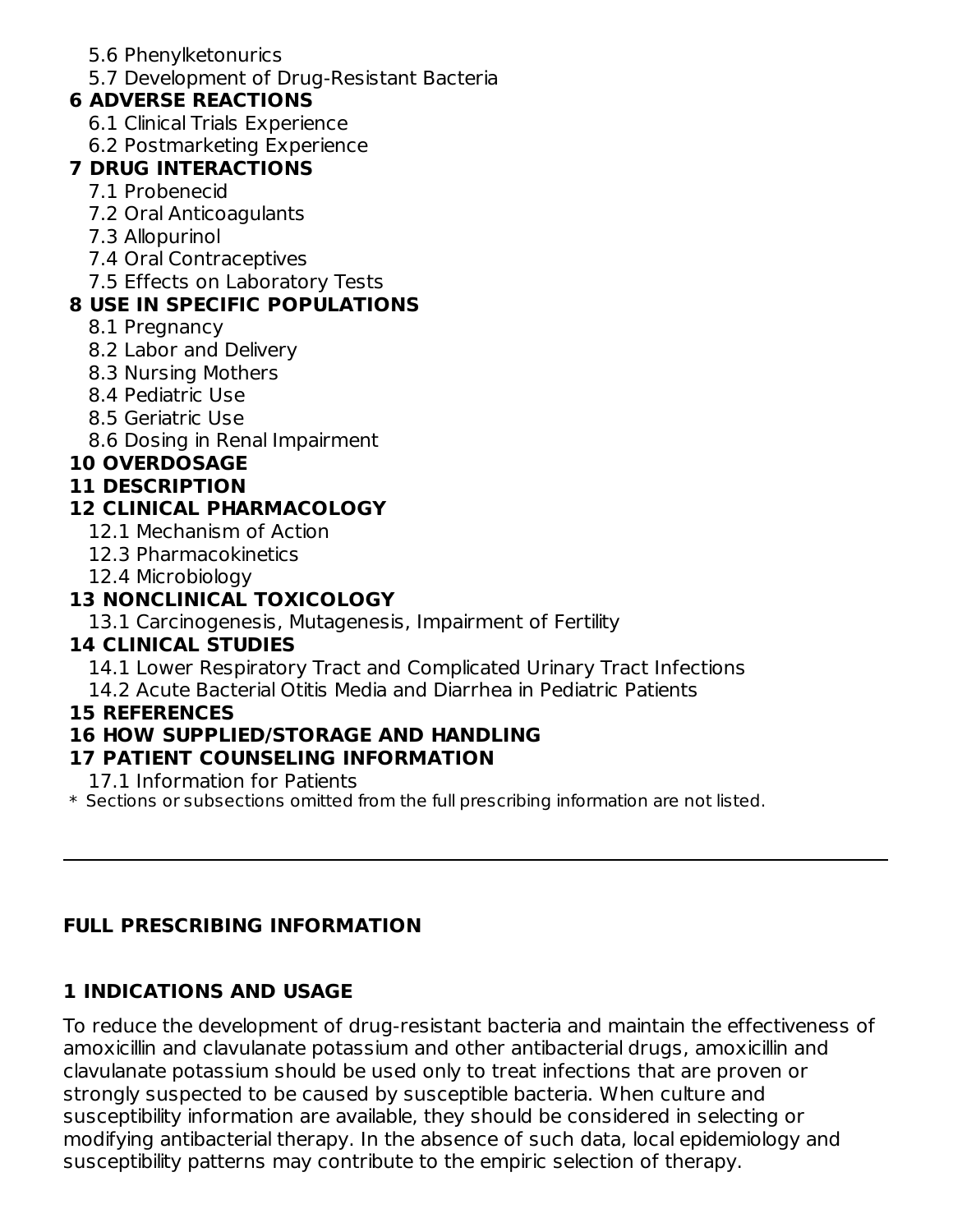Amoxicillin and clavulanate potassium tablets, USP, for oral suspension, USP, and chewable tablets, USP are a combination penicillin-class antibacterial and beta-lactamase inhibitor indicated in the treatment of infections due to susceptible isolates of the designated bacteria in the conditions listed below:

#### **1.1 Lower Respiratory Tract Infections**

Caused by beta-lactamase–producing isolates of Haemophilus influenzae and Moraxella catarrhalis.

#### **1.2 Acute Bacterial Otitis Media**

Caused by beta-lactamase–producing isolates of H. influenzae and M. catarrhalis.

#### **1.3 Sinusitis**

Caused by beta-lactamase-producing isolates of H. influenzae and M. catarrhalis.

#### **1.4 Skin and Skin Structure Infections**

Caused by beta-lactamase–producing isolates of Staphylococcus aureus, Escherichia coli, and Klebsiella species.

#### **1.5 Urinary Tract Infections**

Caused by beta-lactamase–producing isolates of E. coli, Klebsiella species, and Enterobacter species.

#### **1.6 Limitations of Use**

When susceptibility test results show susceptibility to amoxicillin, indicating no betalactamase production, amoxicillin and clavulanate potassium should not be used.

#### **2 DOSAGE AND ADMINISTRATION**

Amoxicillin and clavulanate potassium may be taken without regard to meals; however, absorption of clavulanate potassium is enhanced when amoxicillin and clavulanate potassium is administered at the start of a meal. To minimize the potential for gastrointestinal intolerance, amoxicillin and clavulanate potassium should be taken at the start of a meal.

#### **2.1 Adults**

The usual adult dose is one 500-mg tablet of amoxicillin and clavulanate potassium every 12 hours or one 250mg tablet of amoxicillin and clavulanate potassium every 8 hours. For more severe infections and infections of the respiratory tract, the dose should be one 875-mg tablet of amoxicillin and clavulanate potassium every 12 hours or one 500 mg tablet of amoxicillin and clavulanate potassium every 8 hours. Adults who have difficulty swallowing may be given the 125 mg/5 mL or 250 mg/5 mL suspension in place of the 500-mg tablet. The 200 mg/5 mL suspension or the 400 mg/5 mL suspension may be used in place of the 875-mg tablet.

Two 250-mg tablets of amoxicillin and clavulanate potassium should not be substituted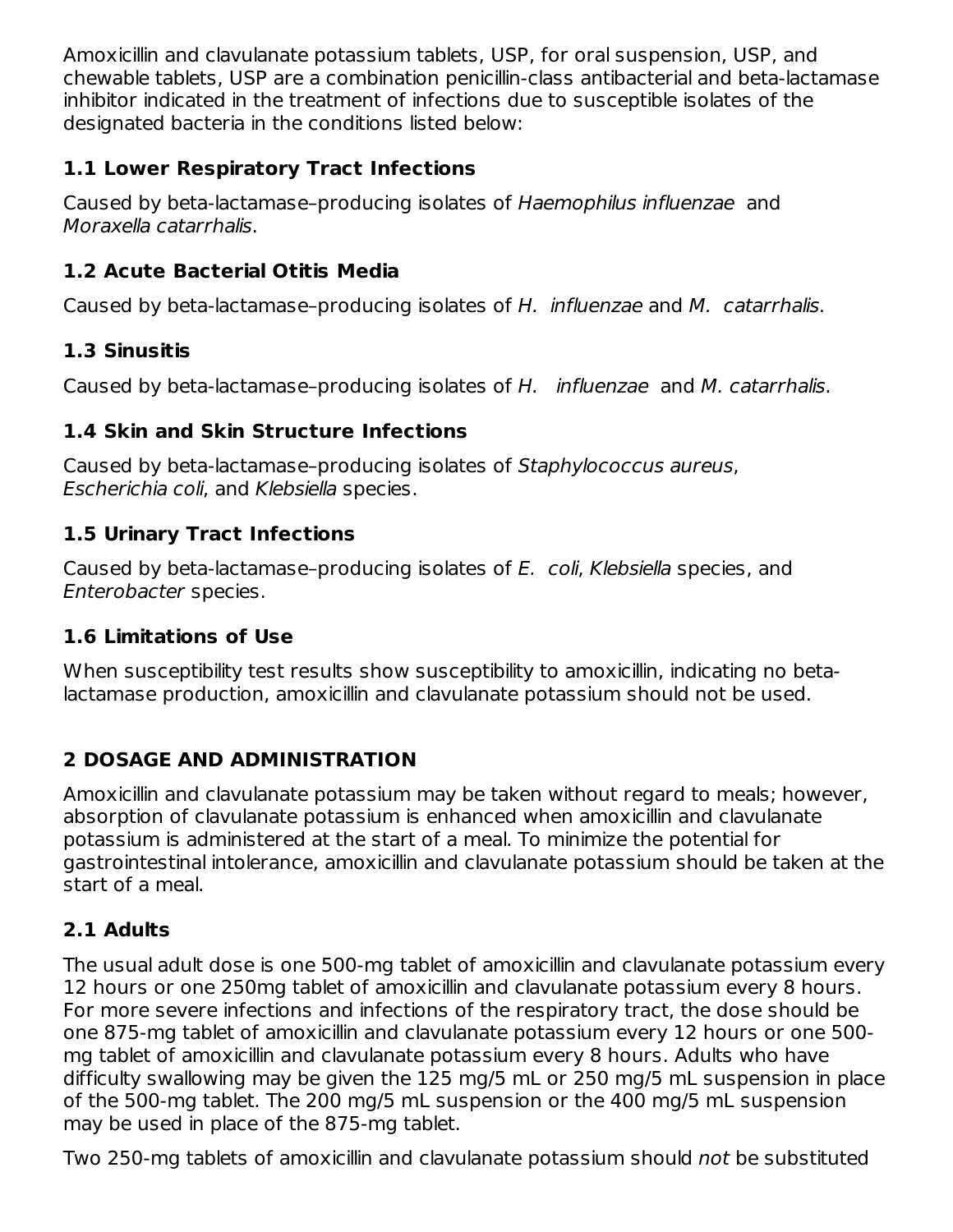for one 500-mg tablet of amoxicillin and clavulanate potassium. Since both the 250-mg and 500-mg tablets of amoxicillin and clavulanate potassium contain the same amount of clavulanic acid (125 mg, as the potassium salt), two 250-mg tablets are not equivalent to one 500-mg tablet of amoxicillin and clavulanate potassium.

The 250-mg tablet of amoxicillin and clavulanate potassium and the 250-mg chewable tablet should not be substituted for each other, as they are not interchangeable. The 250-mg tablet of amoxicillin and clavulanate potassium and the 250-mg chewable tablet do not contain the same amount of clavulanic acid (as the potassium salt). The 250-mg tablet of amoxicillin and clavulanate potassium contains 125 mg of clavulanic acid, whereas the 250-mg chewable tablet contains 62.5 mg of clavulanic acid.

#### **2.2 Pediatric Patients**

Based on the amoxicillin component, amoxicillin and clavulanate potassium should be dosed as follows:

Neonates and Infants Aged <12 weeks (<3 months): The recommended dose of Amoxicillin and clavulanate potassium is 30 mg/kg/day divided every 12 hours, based on the amoxicillin component. Experience with the 200 mg/5 mL formulation in this age group is limited, and thus, use of the 125 mg/5 mL oral suspension is recommended.

Patients Aged 12 weeks (3 months) and Older: See dosing regimens provided in **Table 1**. The every 12 hour regimen is recommended as it is associated with significantly less diarrhea [see Clinical Studies (14.2)]. However, the every 12 hour suspension (200 mg/5 mL and 400 mg/5 mL) and chewable tablets (200 mg and 400 mg) contain aspartame and should not be used by phenylketonurics. [see Warnings and Precautions  $(5.6)$ ]

|                                              | <b>DOSING REGIMEN</b>                         |                    |  |  |  |
|----------------------------------------------|-----------------------------------------------|--------------------|--|--|--|
|                                              | <b>Every 12 hours</b><br><b>Every 8 hours</b> |                    |  |  |  |
|                                              | 200 mg/5 mL or                                | 125 mg/5 mL or     |  |  |  |
|                                              | 400 mg/5 mL                                   | 250 mg/5 mL        |  |  |  |
| <b>INFECTION</b>                             | oral suspension *                             | oral suspension *  |  |  |  |
| Otitis media $^{\dagger}$ , sinusitis, lower | 45 mg/kg/day                                  | 40 mg/kg/day       |  |  |  |
| respiratory tract infections,                | every 12 hours                                | every 8 hours      |  |  |  |
| and more severe infections                   |                                               |                    |  |  |  |
| Less severe infections                       | 25 mg/kg/day                                  | 20 mg/kg/day       |  |  |  |
|                                              | every 12 hours<br>.                           | every 8 hours<br>. |  |  |  |

**Table 1. Dosing in Patients Aged 12 weeks (3 months) and Older**

 $\ast$  Each strength of suspension of amoxicillin and clavulanate potassium is available as a chewable tablet for use by older children.

† Duration of therapy studied and recommended for acute otitis media is 10 days.

Patients Weighing 40 kg or More: Pediatric patients weighing 40 kg or more should be dosed according to adult recommendations.

The 250-mg tablet of amoxicillin and clavulanate potassium should not be used until the child weighs at least 40 kg, due to the different amoxicillin to clavulanic acid ratios in the 250-mg tablet of amoxicillin and clavulanate potassium (250 mg/125 mg) versus the 250-mg chewable tablet of amoxicillin and clavulanate potassium (250 mg/62.5 mg).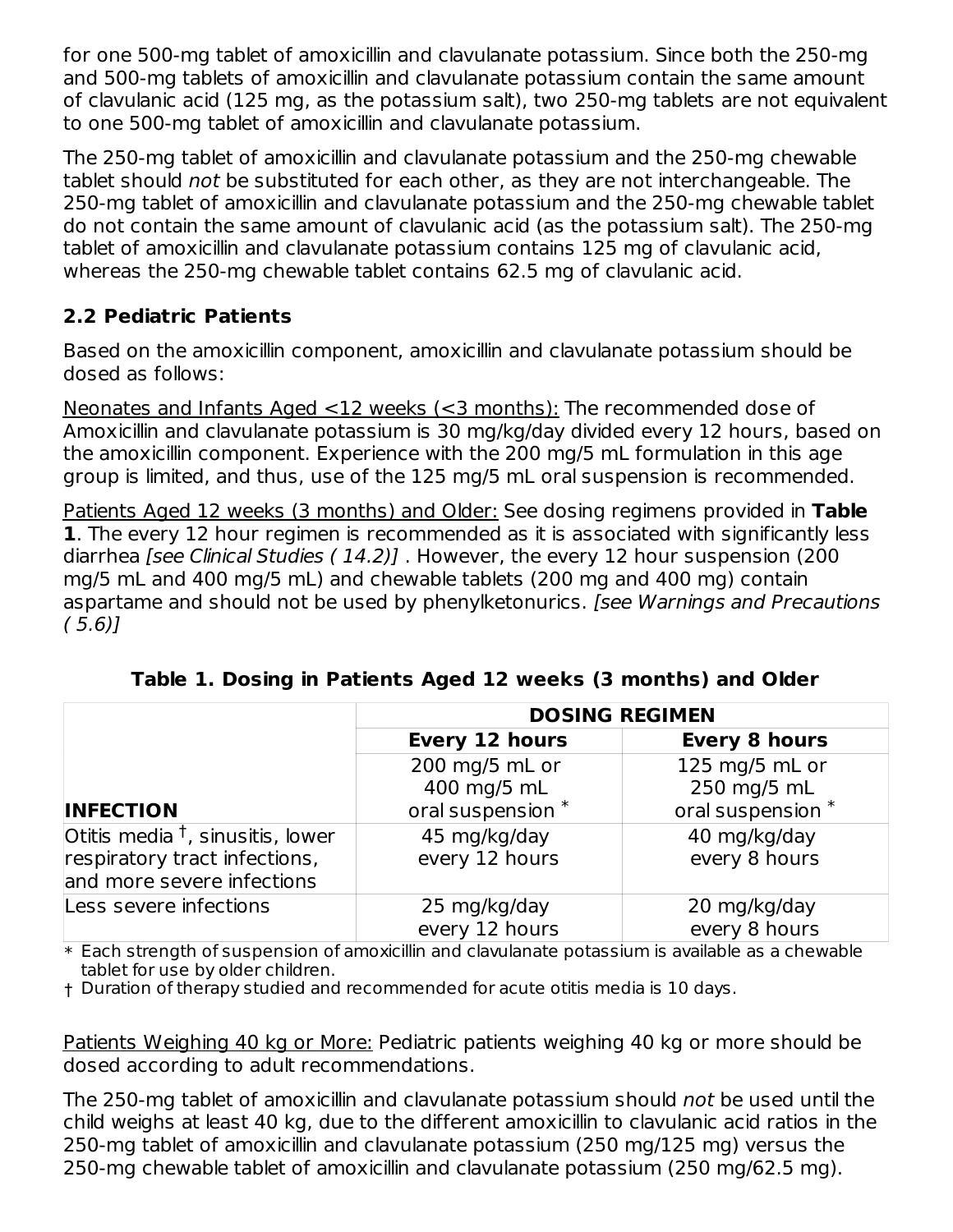#### **2.3 Patients with Renal Impairment**

Patients with impaired renal function do not generally require a reduction in dose unless the impairment is severe. Renal impairment patients with a glomerular filtration rate of <30 mL/min should not receive the 875-mg dose. Patients with a glomerular filtration rate of 10 to 30 mL/min should receive 500 mg or 250 mg every 12 hours, depending on the severity of the infection. Patients with a glomerular filtration rate less than 10 mL/min should receive 500 mg or 250 mg every 24 hours, depending on severity of the infection.

Hemodialysis patients should receive 500 mg or 250 mg every 24 hours, depending on severity of the infection. They should receive an additional dose both during and at the end of dialysis.

#### **2.4 Directions for Mixing Oral Suspension**

Prepare a suspension at time of dispensing as follows: Tap bottle until all the powder flows freely. Add approximately 2/3 of the total amount of water for reconstitution (see Table 2 below) and shake vigorously to suspend powder. Add remainder of the water and again shake vigorously.

| <b>Strength</b> |        | <b>Amount of</b><br><b>Water for</b> | <b>Contents of Each</b><br><b>Bottle Size   Reconstitution   Teaspoonful (5 mL)</b> |
|-----------------|--------|--------------------------------------|-------------------------------------------------------------------------------------|
| 200 mg/5 mL     | 100 mL | 88 mL                                | 200 mg amoxicillin and 28.5 mg of<br>clavulanic acid as the potassium salt          |
| 400 mg/5 mL     | 100 mL | 84 mL                                | 400 mg amoxicillin and 57 mg of<br>clavulanic acid as the potassium salt            |

**Table 2. Amount of Water for Mixing Oral Suspension**

**Note:** Shake oral suspension well before using. Reconstituted suspension must be stored under refrigeration and discarded after 10 days.

#### **3 DOSAGE FORMS AND STRENGTHS**

#### **Tablets**

**Amoxicillin and Clavulanate Potassium Tablets, USP, 250 mg/125 mg:** Each film coated tablet, for oral administration, is white, capsule shaped, debossed GGN5 on one side and plain on the reverse side, and contains 250 mg amoxicillin as the trihydrate and 125 mg clavulanic acid as the potassium salt.

**Amoxicillin and Clavulanate Potassium Tablets, USP, 500 mg/125 mg:** Each film coated tablet, for oral administration, is white, oval-shaped, debossed GGN6 on one side and plain on the reverse side, and contains 500 mg amoxicillin as the trihydrate and 125 mg clavulanic acid as the potassium salt.

**Amoxicillin and Clavulanate Potassium Tablets, USP, 875 mg/125 mg:** Each film coated tablet, for oral administration, is white, capsule-shaped, scored and debossed GGN7 on one side and scored on the reverse side, and contains 875 mg amoxicillin as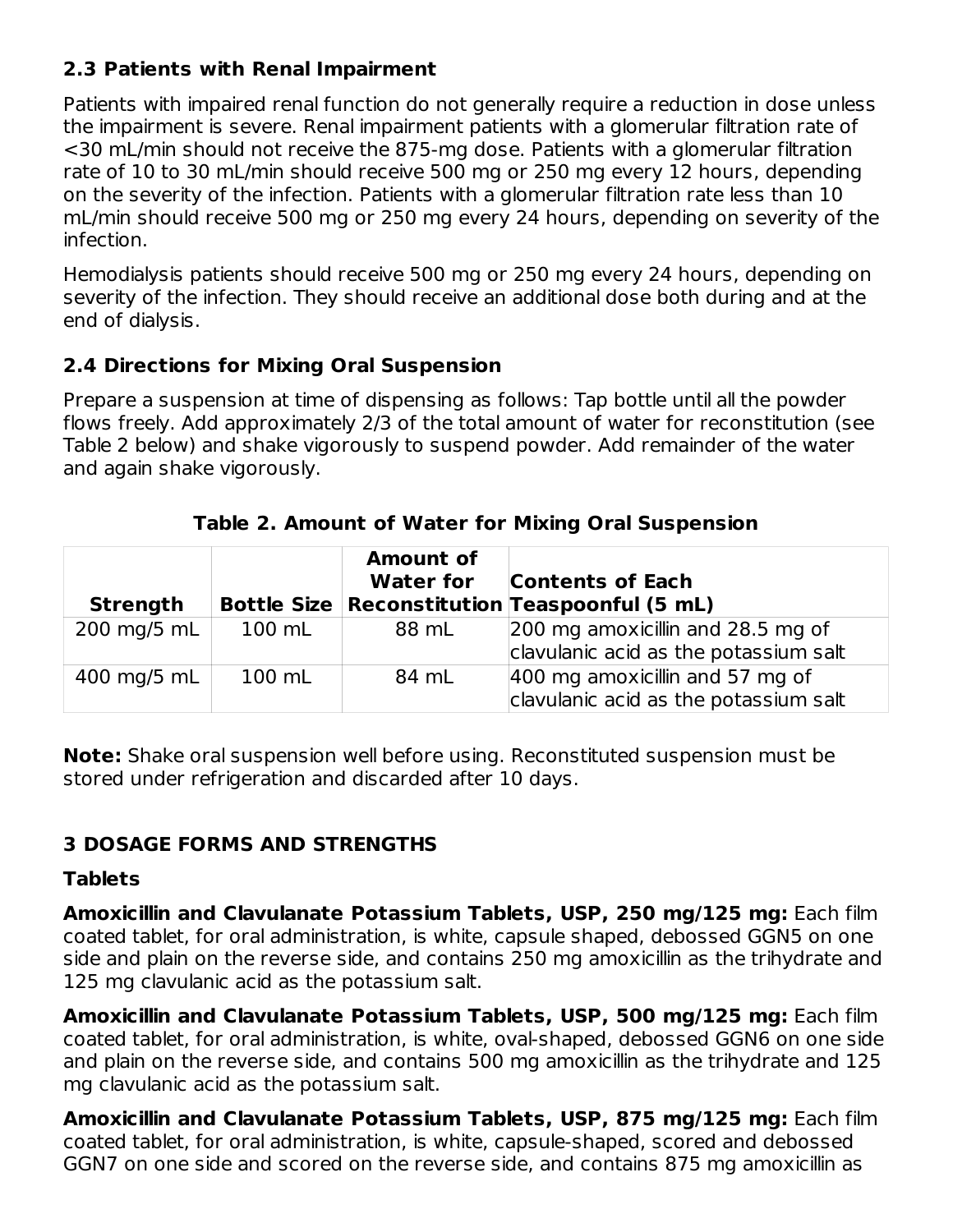the trihydrate and 125 mg clavulanic acid as the potassium salt.

#### **For Oral Suspension**

**Amoxicillin and Clavulanate Potassium for Oral Suspension, USP, 200 mg/28.5 mg per 5 mL:** as a dry, white powder. Each 5 mL of reconstituted orange-flavored suspension contains 200 mg amoxicillin as the trihydrate and 28.5 mg clavulanic acid as the potassium salt.

**Amoxicillin and Clavulanate Potassium for Oral Suspension, USP, 400 mg/57 mg per 5 mL:** as a dry, white powder. Each 5 mL of reconstituted orange-flavored suspension contains 400 mg amoxicillin as the trihydrate and 57 mg clavulanic acid as the potassium salt.

#### **Chewable Tablets**

**Amoxicillin and Clavulanate Potassium Tablets, USP, (Chewable) 200 mg/28.5 mg:** Each chewable tablet is round, pink, cherry-banana flavored, embossed GGN2 on one side and plain on the reverse side, and contains 200 mg amoxicillin as the trihydrate and 28.5 mg clavulanic acid as the potassium salt.

**Amoxicillin and Clavulanate Potassium Tablets, USP, (Chewable) 400 mg/57 mg:** Each chewable tablet is round, pink, cherry-banana flavored, embossed GGN4 on one side and plain on the reverse side, and contains 400 mg amoxicillin as the trihydrate and 57 mg clavulanic acid as the potassium salt.

The 250-mg tablet of amoxicillin and clavulanate potassium and the 250-mg chewable tablet should NOT be substituted for each other, as they are not interchangeable and the 250-mg tablet should not be used in children weighing less than 40 kg. The 250-mg tablet of amoxicillin and clavulanate potassium and the 250-mg chewable tablet do not contain the same amount of clavulanic acid. The 250-mg tablet of amoxicillin and clavulanate potassium contains 125 mg of clavulanic acid whereas the 250-mg chewable tablet contains 62.5 mg of clavulanic acid.

Two 250 mg tablets of amoxicillin and clavulanate potassium should NOT be substituted for one 500 mg tablet of amoxicillin and clavulanate potassium. Since both the 250 mg and 500 mg tablets of amoxicillin and clavulanate potassium contain the same amount of clavulanic acid (125 mg, as the potassium salt), two 250 mg tablets of amoxicillin and clavulanate potassium are not equivalent to one 500 mg tablet of amoxicillin and clavulanate potassium.

#### **4 CONTRAINDICATIONS**

#### **4.1 Serious Hypersensitivity Reactions**

Amoxicillin and clavulanate potassium is contraindicated in patients with a history of serious hypersensitivity reactions (e.g., anaphylaxis or Stevens-Johnson syndrome) to amoxicillin, clavulanate or to other beta-lactam antibacterial drugs (e.g., penicillins and cephalosporins).

#### **4.2 Cholestatic Jaundice/Hepatic Dysfunction**

Amoxicillin and clavulanate potassium is contraindicated in patients with a previous history of cholestatic jaundice/hepatic dysfunction associated with amoxicillin and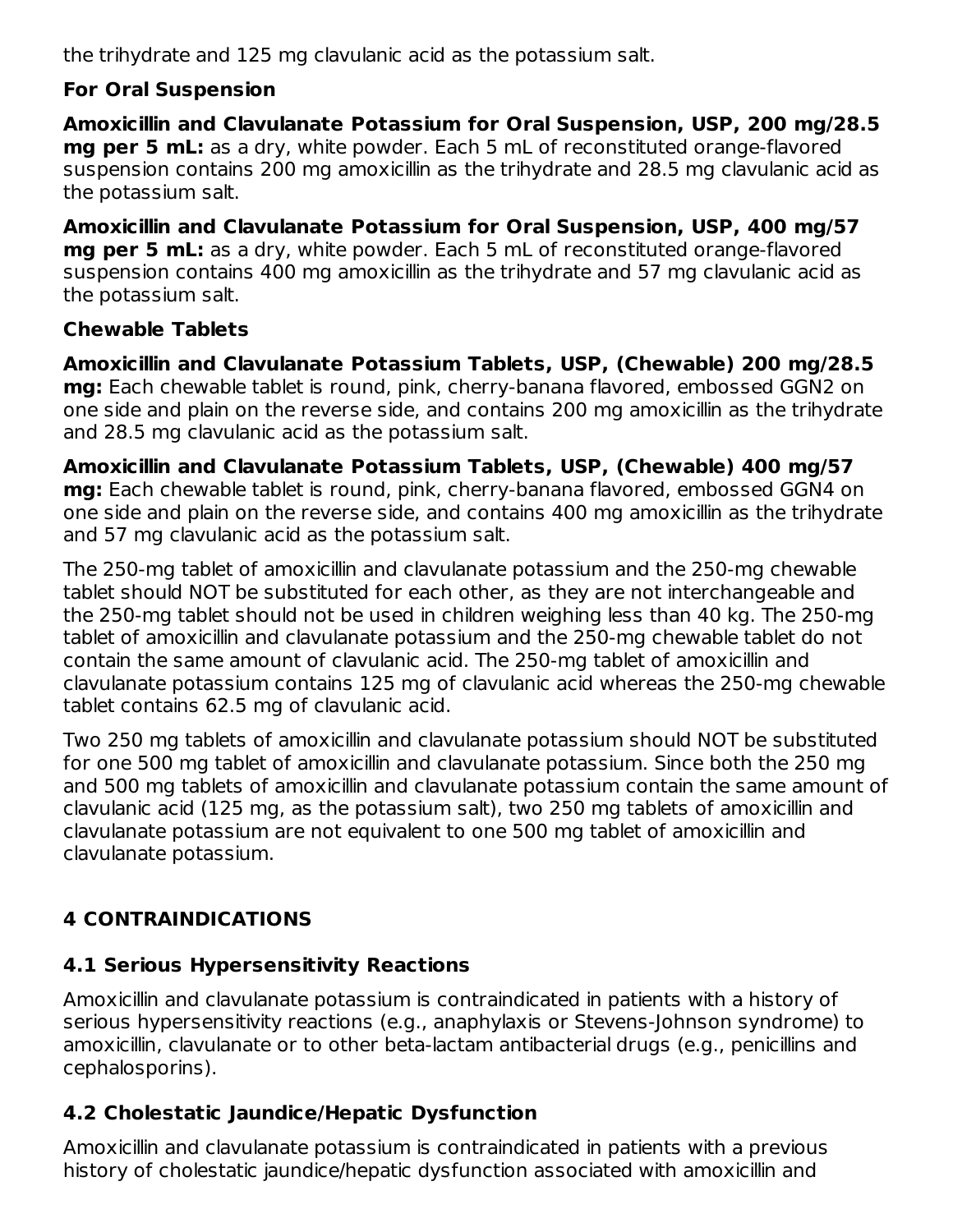#### **5 WARNINGS AND PRECAUTIONS**

#### **5.1 Hypersensitivity Reactions**

Serious and occasionally fatal hypersensitivity (anaphylactic) reactions have been reported in patients receiving beta-lactam antibacterials, including amoxicillin and clavulanate potassium. These reactions are more likely to occur in individuals with a history of penicillin hypersensitivity and/or a history of sensitivity to multiple allergens. Before initiating therapy with amoxicillin and clavulanate potassium, careful inquiry should be made regarding previous hypersensitivity reactions to penicillins, cephalosporins, or other allergens. If an allergic reaction occurs, amoxicillin and clavulanate potassium should be discontinued and appropriate therapy instituted.

#### **5.2 Hepatic Dysfunction**

Hepatic dysfunction, including hepatitis and cholestatic jaundice has been associated with the use of amoxicillin and clavulanate potassium. Hepatic toxicity is usually reversible; however, deaths have been reported. Hepatic function should be monitored at regular intervals in patients with hepatic impairment.

#### **5.3 Clostridium difficile Associated Diarrhea**

Clostridium difficile associated diarrhea (CDAD) has been reported with use of nearly all antibacterial agents, including amoxicillin and clavulanate potassium, and may range in severity from mild diarrhea to fatal colitis. Treatment with antibacterial agents alters the normal flora of the colon leading to overgrowth of C. difficile.

C. difficile produces toxins A and B which contribute to the development of CDAD. Hypertoxin-producing strains of C. difficile cause increased morbidity and mortality, as these infections can be refractory to antimicrobial therapy and may require colectomy. CDAD must be considered in all patients who present with diarrhea following antibacterial use. Careful medical history is necessary since CDAD has been reported to occur over 2 months after the administration of antibacterial agents.

If CDAD is suspected or confirmed, ongoing antibacterial use not directed against C. difficile may need to be discontinued. Appropriate fluid and electrolyte management, protein supplementation, antibacterial treatment of C. difficile, and surgical evaluation should be instituted as clinically indicated.

#### **5.4 Skin Rash in Patients with Mononucleosis**

A high percentage of patients with mononucleosis who receive amoxicillin develop an erythematous skin rash. Thus, amoxicillin and clavulanate potassium should not be administered to patients with mononucleosis.

#### **5.5 Potential for Microbial Overgrowth**

The possibility of superinfections with fungal or bacterial pathogens should be considered during therapy. If superinfection occurs, amoxicillin/clavulanate potassium should be discontinued and appropriate therapy instituted.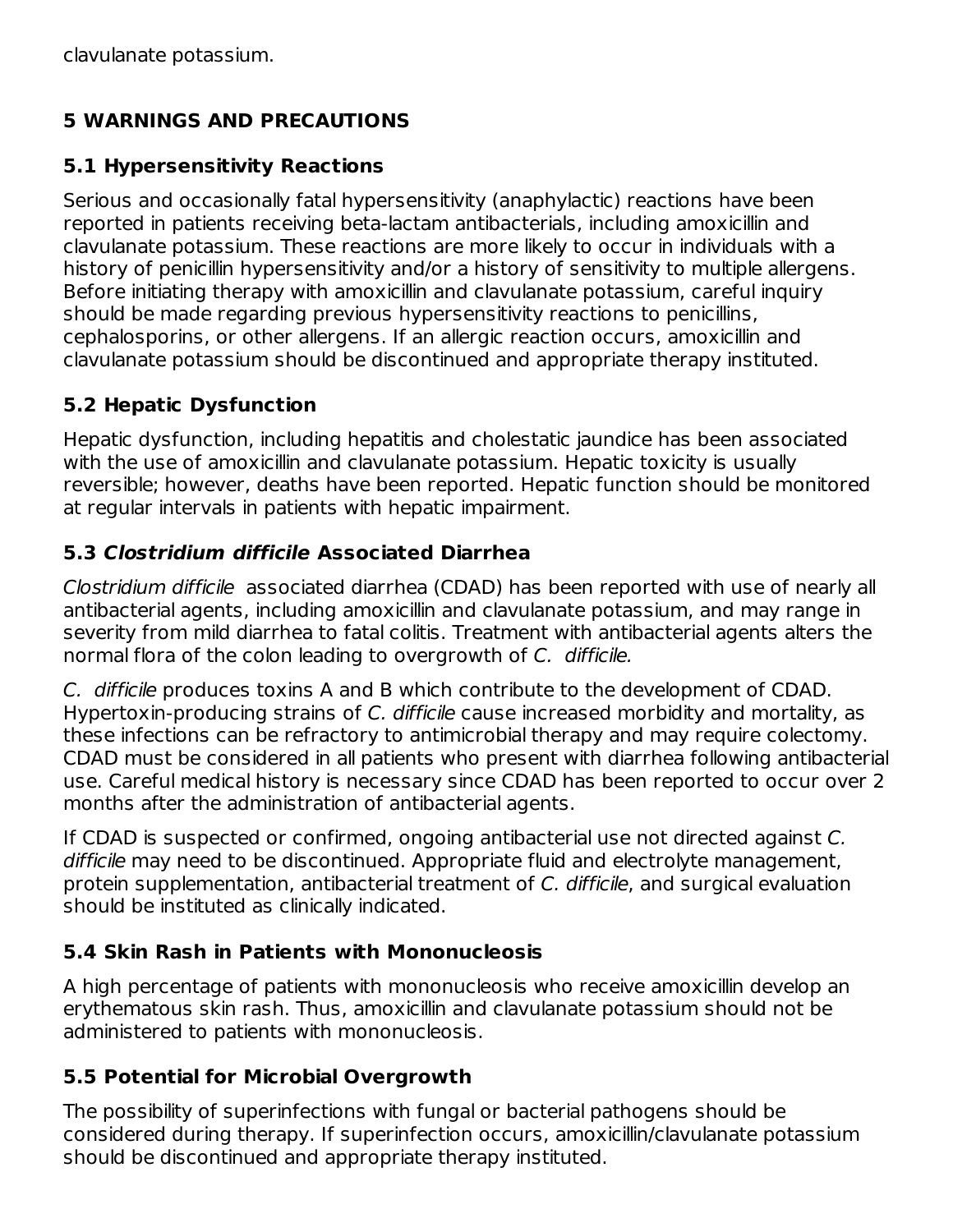#### **5.6 Phenylketonurics**

Amoxicillin and clavulanate potassium chewable tablets and amoxicillin and clavulanate potassium for oral suspension contain aspartame which contains phenylalanine. Each 200-mg chewable tablet of amoxicillin and clavulanate potassium contains 2 mg phenylalanine; each 400-mg chewable tablet contains 4 mg phenylalanine; each 5 mL of either the 200 mg/5 mL or 400 mg/5 mL oral suspension contains 7 mg phenylalanine. The other formulations of amoxicillin and clavulanate potassium do not contain phenylalanine.

#### **5.7 Development of Drug-Resistant Bacteria**

Prescribing amoxicillin and clavulanate potassium in the absence of a proven or strongly suspected bacterial infection is unlikely to provide benefit to the patient, and increases the risk of the development of drug-resistant bacteria.

#### **6 ADVERSE REACTIONS**

The following are discussed in more detail in other sections of the labeling:

- Anaphylactic reactions [see Warnings and Precautions (5.1)]
- Hepatic Dysfunction [see Warnings and Precautions (5.2)]
- CDAD [see Warnings and Precautions (5.3)]

#### **6.1 Clinical Trials Experience**

Because clinical trials are conducted under widely varying conditions, adverse reaction rates observed in the clinical trials of a drug cannot be directly compared to rates in the clinical trials of another drug and may not reflect the rates observed in practice.

The most frequently reported adverse reactions were diarrhea/loose stools (9%), nausea (3%), skin rashes and urticaria (3%), vomiting (1%) and vaginitis (1%). Less than 3% of patients discontinued therapy because of drug-related adverse reactions. The overall incidence of adverse reactions, and in particular diarrhea, increased with the higher recommended dose. Other less frequently reported adverse reactions (<1%) include: Abdominal discomfort, flatulence, and headache.

In pediatric patients (aged 2 months to 12 years), 1 US/Canadian clinical trial was conducted which compared 45/6.4 mg/kg/day (divided every 12 hours) of amoxicillin and clavulanate potassium for 10 days versus 40/10 mg/kg/day (divided every 8 hours) of amoxicillin and clavulanate potassium for 10 days in the treatment of acute otitis media. A total of 575 patients were enrolled, and only the suspension formulations were used in this trial. Overall, the adverse reactions seen were comparable to that noted above; however, there were differences in the rates of diarrhea, skin rashes/urticaria, and diaper area rashes. [see Clinical Studies (14.2)]

#### **6.2 Postmarketing Experience**

In addition to adverse reactions reported from clinical trials, the following have been identified during postmarketing use of amoxicillin and clavulanate potassium. Because they are reported voluntarily from a population of unknown size, estimates of frequency cannot be made. These events have been chosen for inclusion due to a combination of their seriousness, frequency of reporting, or potential causal connection to amoxicillin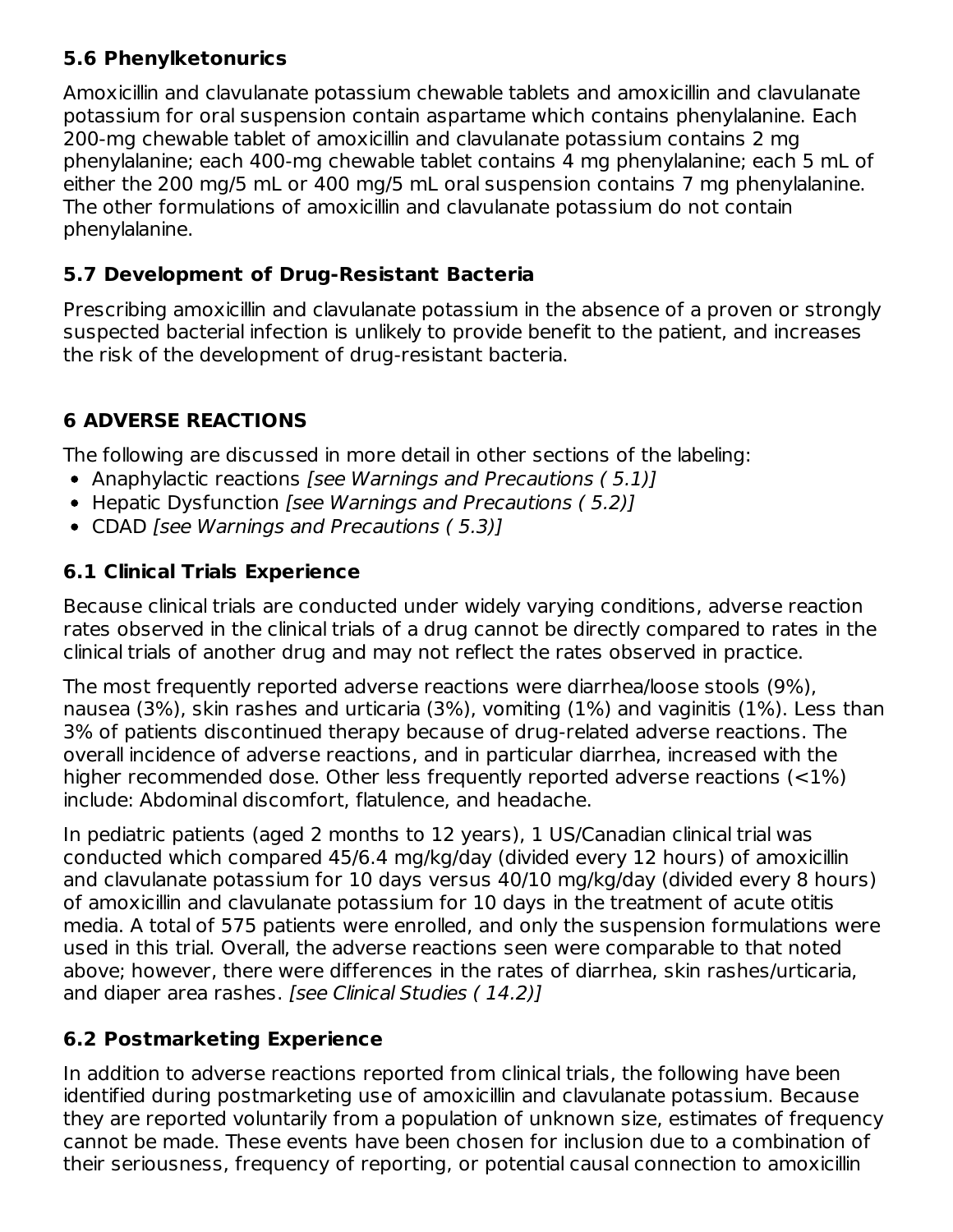and clavulanate potassium.

**Gastrointestinal:** Indigestion, gastritis, stomatitis, glossitis, black "hairy" tongue, mucocutaneous candidiasis, enterocolitis, and hemorrhagic/pseudomembranous colitis. Onset of pseudomembranous colitis symptoms may occur during or after antibiotic treatment. [see Warnings and Precautions ( 5.3)]

**Hypersensitivity Reactions:** Pruritus, angioedema, serum sickness–like reactions (urticaria or skin rash accompanied by arthritis, arthralgia, myalgia, and frequently fever), erythema multiforme, Stevens-Johnson syndrome, acute generalized exanthematous pustulosis, hypersensitivity vasculitis, and cases of exfoliative dermatitis (including toxic epidermal necrolysis) have been reported. [see Warnings and Precautions ( 5.1)]

**Liver:** Hepatic dysfunction, including hepatitis and cholestatic jaundice, increases in serum transaminases (AST and/or ALT), serum bilirubin, and/or alkaline phosphatase, has been reported with amoxicillin and clavulanate potassium. It has been reported more commonly in the elderly, in males, or in patients on prolonged treatment. The histologic findings on liver biopsy have consisted of predominantly cholestatic, hepatocellular, or mixed cholestatic-hepatocellular changes. The onset of signs/symptoms of hepatic dysfunction may occur during or several weeks after therapy has been discontinued. The hepatic dysfunction, which may be severe, is usually reversible. Deaths have been reported. [see Contraindications (4.2), Warnings and Precautions ( 5.2)]

**Renal:** Interstitial nephritis, hematuria, and crystalluria have been reported. [see Overdosage ( 10)]

**Hemic and Lymphatic Systems:** Anemia, including hemolytic anemia, thrombocytopenia, thrombocytopenic purpura, eosinophilia, leukopenia, and agranulocytosis have been reported. These reactions are usually reversible on discontinuation of therapy and are believed to be hypersensitivity phenomena. Thrombocytosis was noted in less than 1% of the patients treated with amoxicillin and clavulanate potassium. There have been reports of increased prothrombin time in patients receiving amoxicillin and clavulanate potassium and anticoagulant therapy concomitantly. [see Drug Interactions ( 7.2)]

**Central Nervous System:** Agitation, anxiety, behavioral changes, confusion, convulsions, dizziness, insomnia, and reversible hyperactivity have been reported.

**Miscellaneous:** Tooth discoloration (brown, yellow, or gray staining) has been reported. Most reports occurred in pediatric patients. Discoloration was reduced or eliminated with brushing or dental cleaning in most cases.

#### **7 DRUG INTERACTIONS**

#### **7.1 Probenecid**

Probenecid decreases the renal tubular secretion of amoxicillin but does not delay renal excretion of clavulanic acid. Concurrent use with amoxicillin and clavulanate potassium may result in increased and prolonged blood concentrations of amoxicillin. Coadministration of probenecid is not recommended.

#### **7.2 Oral Anticoagulants**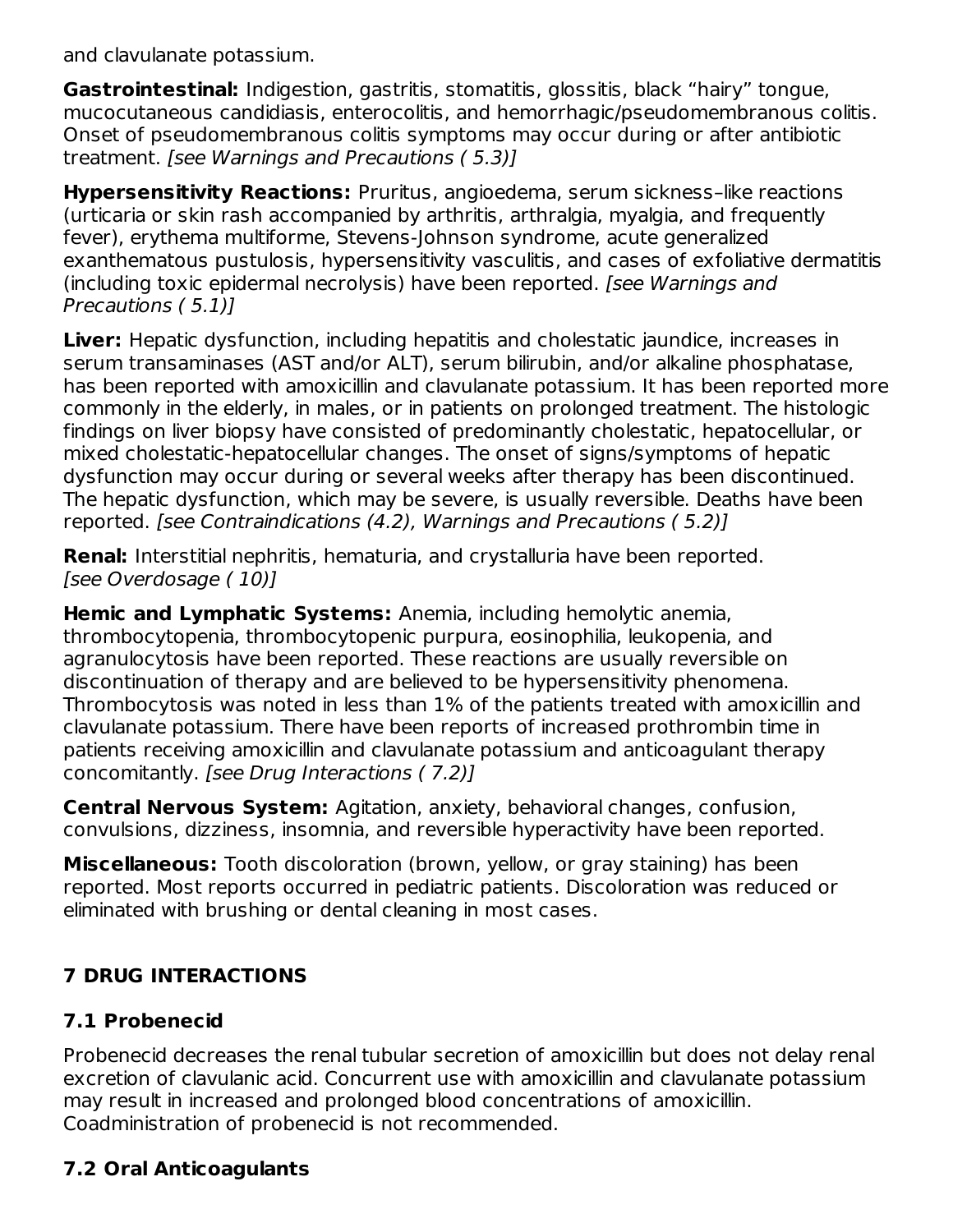Abnormal prolongation of prothrombin time (increased international normalized ratio [INR]) has been reported in patients receiving amoxicillin and oral anticoagulants. Appropriate monitoring should be undertaken when anticoagulants are prescribed concurrently with amoxicillin and clavulanate potassium. Adjustments in the dose of oral anticoagulants may be necessary to maintain the desired level of anticoagulation.

#### **7.3 Allopurinol**

The concurrent administration of allopurinol and amoxicillin increases the incidence of rashes in patients receiving both drugs as compared to patients receiving amoxicillin alone. It is not known whether this potentiation of amoxicillin rashes is due to allopurinol or the hyperuricemia present in these patients.

#### **7.4 Oral Contraceptives**

Amoxicillin and clavulanate potassium may affect intestinal flora, leading to lower estrogen reabsorption and reduced efficacy of combined oral estrogen/progesterone contraceptives.

#### **7.5 Effects on Laboratory Tests**

High urine concentrations of amoxicillin may result in false-positive reactions when testing for the presence of glucose in urine using CLINITEST®, Benedict's Solution, or Fehling's Solution. Since this effect may also occur with amoxicillin and clavulanate potassium, it is recommended that glucose tests based on enzymatic glucose oxidase reactions be used.

Following administration of amoxicillin to pregnant women, a transient decrease in plasma concentration of total conjugated estriol, estriol-glucuronide, conjugated estrone, and estradiol has been noted.

# **8 USE IN SPECIFIC POPULATIONS**

#### **8.1 Pregnancy**

Teratogenic Effects

# **Pregnancy Category B**

Reproduction studies performed in pregnant rats and mice given amoxicillin and clavulanate potassium (2:1 ratio formulation of amoxicillin:clavulanate) at oral doses up to 1200 mg/kg/day revealed no evidence of harm to the fetus due to amoxicillin and clavulanate potassium. The amoxicillin doses in rats and mice (based on body surface area) were approximately 4 and 2 times the maximum recommended adult human oral dose (875 mg every 12 hours). For clavulanate, these dose multiples were approximately 9 and 4 times the maximum recommended adult human oral dose (125 mg every 8 hours). There are, however, no adequate and well-controlled studies in pregnant women. Because animal reproduction studies are not always predictive of human response, this drug should be used during pregnancy only if clearly needed.

#### **8.2 Labor and Delivery**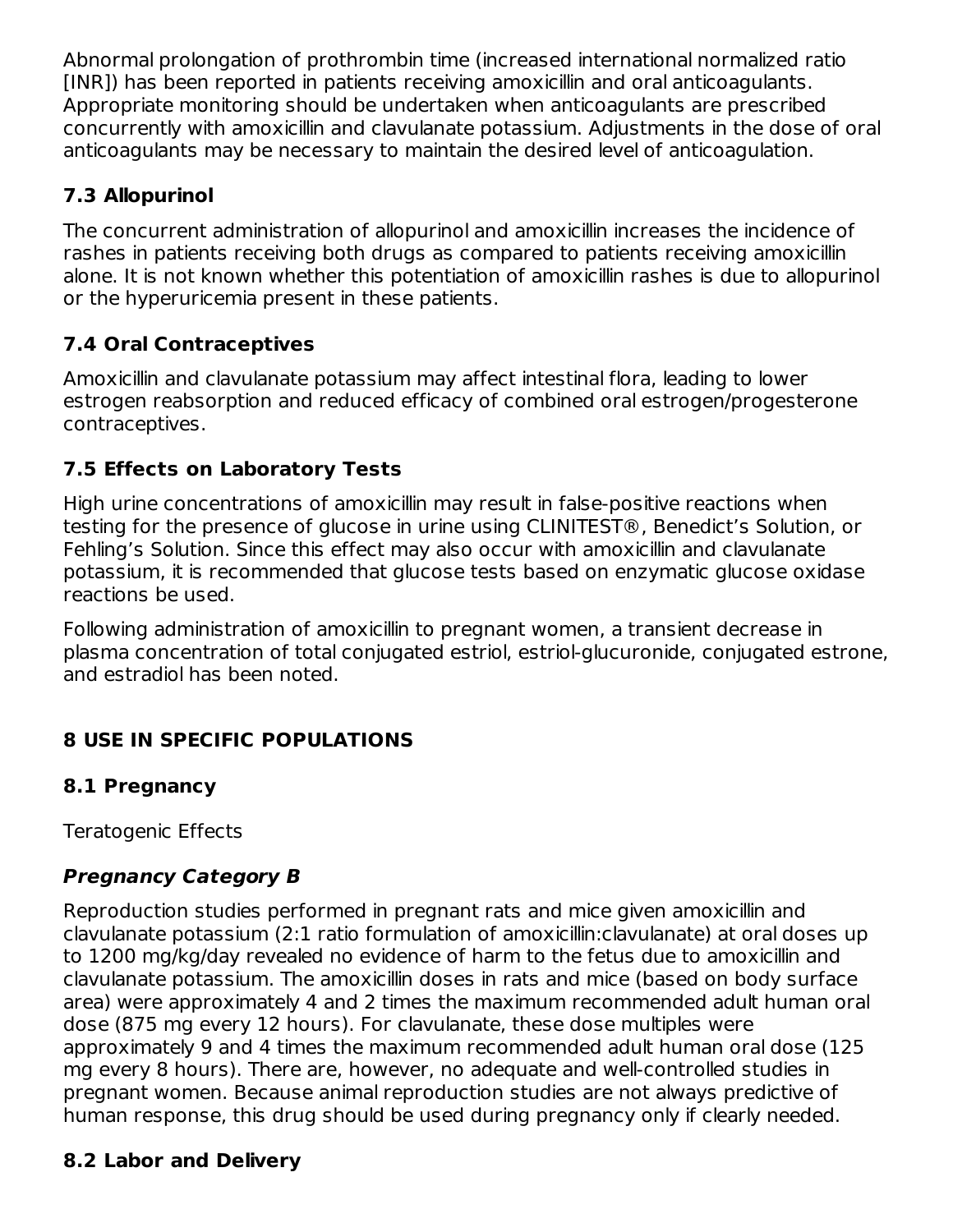Oral ampicillin-class antibiotics are poorly absorbed during labor. It is not known whether use of amoxicillin/clavulanate potassium in humans during labor or delivery has immediate or delayed adverse effects on the fetus, prolongs the duration of labor, or increases the likelihood of the necessity for an obstetrical intervention.

#### **8.3 Nursing Mothers**

Amoxicillin has been shown to be excreted in human milk. Amoxicillin/clavulanate potassium use by nursing mothers may lead to sensitization of infants. Caution should be exercised when amoxicillin/clavulanate potassium is administered to a nursing woman.

#### **8.4 Pediatric Use**

The safety and effectiveness of amoxicillin and clavulanate potassium for oral suspension and chewable tablets have been established in pediatric patients. Use of amoxicillin and clavulanate potassium in pediatric patients is supported by evidence from studies of amoxicillin and clavulanate potassium tablets in adults with additional data from a study of amoxicillin and clavulanate potassium for oral suspension in pediatric patients aged 2 months to 12 years with acute otitis media. [ see Clinical Studies (14.2) ]

Because of incompletely developed renal function in neonates and young infants, the elimination of amoxicillin may be delayed; clavulanate elimination is unaltered in this age group. Dosing of amoxicillin and clavulanate potassium should be modified in pediatric patients aged <12 weeks (<3 months). [see Dosage and Administration ( 2.2)]

#### **8.5 Geriatric Use**

Of the 3,119 patients in an analysis of clinical studies of amoxicillin and clavulanate potassium, 32% were ≥65 years old, and 14% were ≥75 years old. No overall differences in safety or effectiveness were observed between these subjects and younger subjects, and other reported clinical experience has not identified differences in responses between the elderly and younger patients, but greater sensitivity of some older individuals cannot be ruled out.

This drug is known to be substantially excreted by the kidney, and the risk of adverse reactions to this drug may be greater in patients with impaired renal function. Because elderly patients are more likely to have decreased renal function, care should be taken in dose selection, and it may be useful to monitor renal function.

#### **8.6 Dosing in Renal Impairment**

Amoxicillin is primarily eliminated by the kidney and dosage adjustment is usually required in patients with severe renal impairment (GFR <30 mL/min). See Patients with Renal Impairment ( 2.3) for specific recommendations in patients with renal impairment.

# **10 OVERDOSAGE**

In case of overdosage, discontinue medication, treat symptomatically, and institute supportive measures as required. A prospective study of 51 pediatric patients at a poison-control center suggested that overdosages of less than 250 mg/kg of amoxicillin are not associated with significant clinical symptoms  $1$ .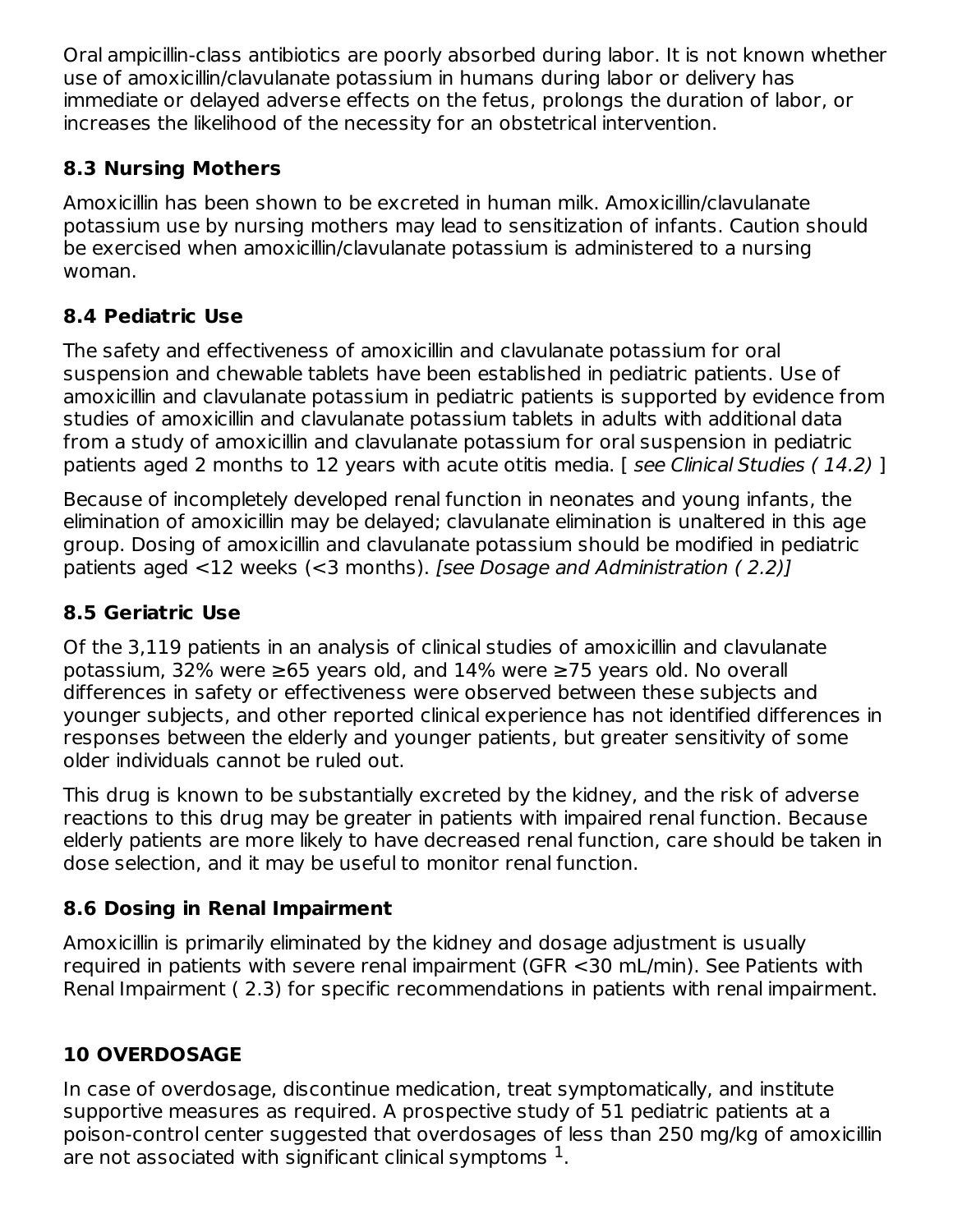Interstitial nephritis resulting in oliguric renal failure has been reported in patients after overdosage with amoxicillin/clavulanate potassium.

Crystalluria, in some cases leading to renal failure, has also been reported after amoxicillin/clavulanate potassium overdosage in adult and pediatric patients. In case of overdosage, adequate fluid intake and diuresis should be maintained to reduce the risk of amoxicillin/clavulanate potassium crystalluria.

Renal impairment appears to be reversible with cessation of drug administration. High blood levels may occur more readily in patients with impaired renal function because of decreased renal clearance of amoxicillin/clavulanate potassium. Amoxicillin/clavulanate potassium may be removed from circulation by hemodialysis. [see Dosage and Administration ( 2.3)]

#### **11 DESCRIPTION**

Amoxicillin and clavulanate potassium tablets, USP; for oral suspension, USP; and chewable tablets, USP are oral antibacterial combinations consisting of amoxicillin and the beta-lactamase inhibitor, clavulanate potassium (the potassium salt of clavulanic acid). Amoxicillin is an analog of ampicillin, derived from the basic penicillin nucleus, 6 aminopenicillanic acid. The amoxicillin molecular formula is C  $_{16}$ H  $_{19}$ N  $_{3}$ O  $_{5}$ S•3H  $_{2}$ O, and the molecular weight is 419.46. Chemically, amoxicillin is  $(2 5.5 R.6 R)$ -6- $(1 R)$ - $(-)$ -2-Amino-2-( phydroxyphenyl)acetamido]-3,3-dimethyl-7-oxo-4-thia-1 azabicyclo[3.2.0]heptane-2-carboxylic acid trihydrate and may be represented structurally as:



Clavulanic acid is produced by the fermentation of Streptomyces clavuligerus. It is a beta-lactam structurally related to the penicillins and possesses the ability to inactivate some beta-lactamases by blocking the active sites of these enzymes. The clavulanate potassium molecular formula is C  $_8$ H  $_8$ KNO  $_5$ , and the molecular weight is 237.25. Chemically, clavulanate potassium is potassium  $(Z)(2R,5R)-3-(2-hydroxyethylidene)-7-(2-hydr)$ oxo-4-oxa-1-azabicyclo[3.2.0]-heptane-2-carboxylate and may be represented structurally as:



#### **Inactive Ingredients**

Tablets – Colloidal silicon dioxide, hypromellose, magnesium stearate, microcrystalline cellulose, sodium starch glycolate, talc, titanium dioxide, triethyl citrate, ethylcellulose,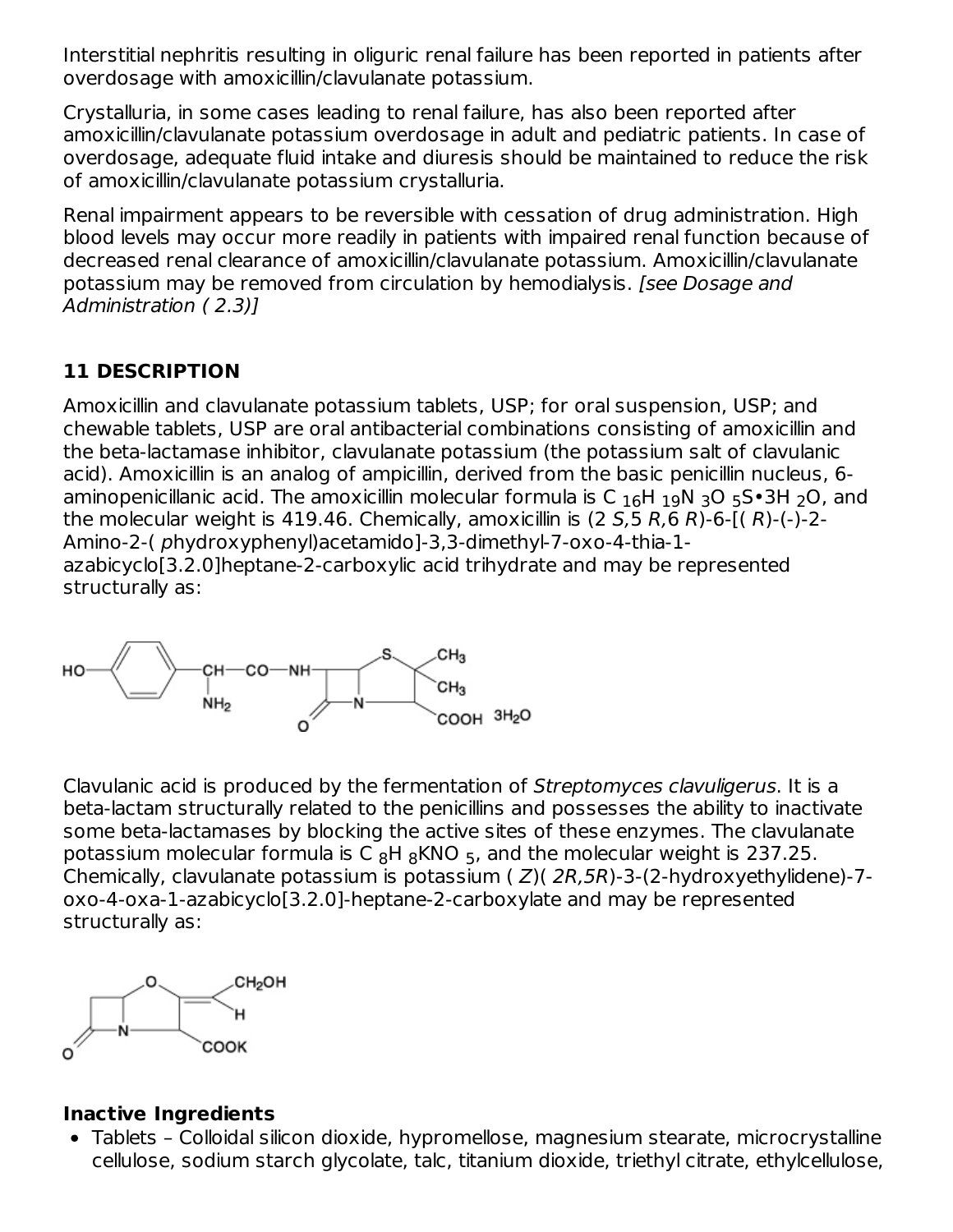cetyl alcohol and sodium lauryl sulfate. In addition, the 875 mg/125 mg tablet contains crospovidone. Each tablet of amoxicillin and clavulanate potassium contains 0.63 mEq potassium.

- For Oral Suspension Aspartame, colloidal silicon dioxide, hydroxypropyl methylcellulose, mannitol, orange flavoring, precipitated silicon dioxide, succinic acid, xanthan gum, and golden syrup flavoring (caramel).
- Chewable Tablets Aspartame, banana flavoring, cherry flavoring, colloidal silicon dioxide, FD&C Red No. 40, magnesium stearate, mannitol, and sodium starch glycolate. [ see Warnings and Precautions ( 5.6)]
	- Each 200-mg chewable tablet and each 5 mL of reconstituted 200 mg/5 mL oral suspension of amoxicillin and clavulanate potassium contains 0.14 mEq potassium
	- Each 400-mg chewable tablet and each 5 mL of reconstituted 400 mg/5 mL oral suspension of amoxicillin and clavulanate potassium contains 0.29 mEq potassium

#### **12 CLINICAL PHARMACOLOGY**

#### **12.1 Mechanism of Action**

Amoxicillin and clavulanate potassium is an antibacterial drug. [see Microbiology 12.4]

#### **12.3 Pharmacokinetics**

Mean amoxicillin and clavulanate potassium pharmacokinetic parameters in normal adults following administration of amoxicillin and clavulanate potassium tablets are shown in **Table 3** and following administration of amoxicillin and clavulanate potassium for oral suspension and chewable tablets are shown in **Table 4**.

| Parameters *,t with Amoxicillin and Clavulanate Potassium Tablets |  |  |                           |  |  |  |  |
|-------------------------------------------------------------------|--|--|---------------------------|--|--|--|--|
| Dose and Regimen $\ C\ _{\text{max}}$ (mcg/mL)                    |  |  | $AUC_{0-24}$ (mcg • h/mL) |  |  |  |  |
| Amoxicillin/                                                      |  |  |                           |  |  |  |  |

# **Table 3. Mean (±S.D.) Amoxicillin and Clavulanate Potassium Pharmacokinetic**

| <b>Clavulanate</b>                               |                    | <b>Clavulanate</b> |                    | <b>Clavulanate</b> |
|--------------------------------------------------|--------------------|--------------------|--------------------|--------------------|
| potassium                                        | <b>Amoxicillin</b> | potassium          | <b>Amoxicillin</b> | potassium          |
| $250 \text{ mg}/125 \text{ mg}$<br>every 8 hours | $3.3 \pm 1.12$     | $1.5 \pm 0.70$     | $26.7 \pm 4.56$    | $12.6 \pm 3.25$    |
| 500 mg/125 mg<br>every 12 hours                  | $6.5 \pm 1.41$     | $1.8 \pm 0.61$     | $33.4 \pm 6.76$    | $8.6 \pm 1.95$     |
| 500 mg/125 mg<br>every 8 hours                   | $7.2 \pm 2.26$     | $2.4 \pm 0.83$     | $53.4 \pm 8.87$    | $15.7 \pm 3.86$    |
| 875 mg/125 mg<br>every 12 hours                  | $11.6 \pm 2.78$    | $2.2 \pm 0.99$     | $53.5 \pm 12.31$   | $10.2 \pm 3.04$    |

 $\ast$  Mean ( $\pm$  standard deviation) values of 14 normal adults (N=15 for clavulanate potassium in the low-dose regimens). Peak concentrations occurred approximately 1.5 hours after the dose.

† Amoxicillin/clavulanate potassium administered at the start of a light meal.

#### **Table 4. Mean (±S.D.) Amoxicillin and Clavulanate Potassium Pharmacokinetic Parameters with Amoxicillin and Clavulanate Potassium for Oral \*,†Suspension and Chewable Tablets**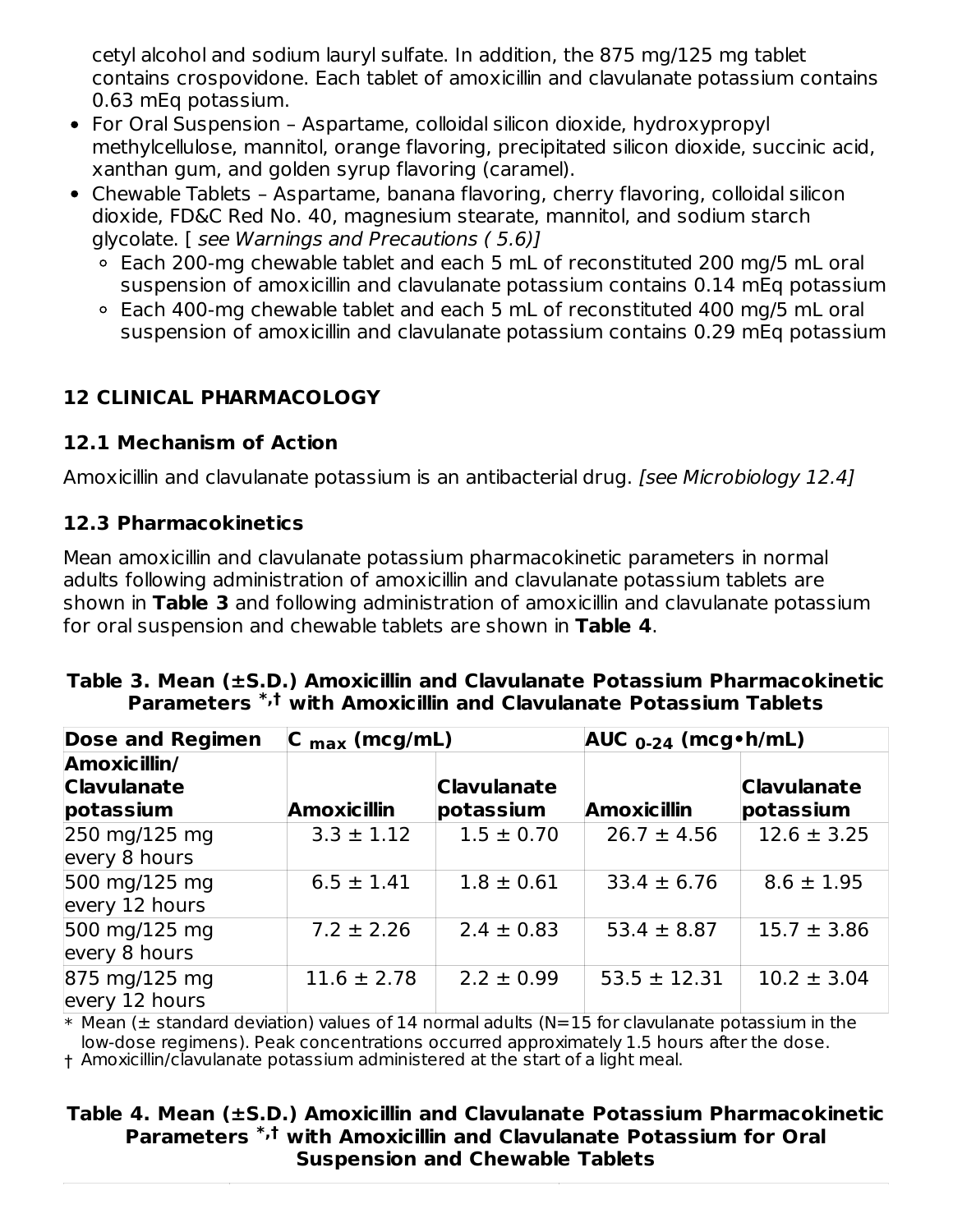| <b>Dose</b>                                     | $ C_{max}(mcg/mL) $ |                                 | $AUC_{0-24}$ (mcg $\cdot$ h/mL) |                                 |  |
|-------------------------------------------------|---------------------|---------------------------------|---------------------------------|---------------------------------|--|
| Amoxicillin/<br><b>Clavulanate</b><br>potassium | <b>Amoxicillin</b>  | <b>Clavulanate</b><br>potassium | <b>Amoxicillin</b>              | <b>Clavulanate</b><br>potassium |  |
| 400 mg/57 mg<br>(5 mL of<br>suspension)         | $6.94 \pm 1.24$     | $1.10 \pm 0.42$                 | $17.29 \pm 2.28$                | $2.34 \pm 0.94$                 |  |
| 400 mg/57 mg<br>$(1$ chewable<br>tablet)        | $6.67 \pm 1.37$     | $1.03 \pm 0.33$                 | $17.24 \pm 2.64$                | $2.17 \pm 0.73$                 |  |

\* Mean (± standard deviation) values of 28 normal adults. Peak concentrations occurred approximately 1 hour after the dose.

† Amoxicillin/clavulanate potassium administered at the start of a light meal.

Oral administration of 5 mL of 250 mg/5 mL suspension of amoxicillin and clavulanate potassium or the equivalent dose of 10 mL of 125 mg/5 mL suspension of amoxicillin and clavulanate potassium provides average peak serum concentrations approximately 1 hour after dosing of 6.9 mcg/mL for amoxicillin and 1.6 mcg/mL for clavulanic acid. The areas under the serum concentration curves obtained during the first 4 hours after dosing were 12.6 mcg•h/mL for amoxicillin and 2.9 mcg•h/mL for clavulanic acid when 5 mL of 250 mg/5 mL suspension of amoxicillin and clavulanate potassium or equivalent dose of 10 mL of 125 mg/5 mL suspension of amoxicillin and clavulanate potassium were administered to normal adults. One 250-mg chewable tablet of amoxicillin and clavulanate potassium or two 125-mg chewable tablets of amoxicillin and clavulanate potassium are equivalent to 5 mL of 250 mg/5 mL suspension of amoxicillin and clavulanate potassium and provide similar serum concentrations of amoxicillin and clavulanic acid.

Amoxicillin serum concentrations achieved with amoxicillin and clavulanate potassium are similar to those produced by the oral administration of equivalent doses of amoxicillin alone. Time above the minimum inhibitory concentration of 1 mcg/mL for amoxicillin has been shown to be similar after corresponding every 12 hour and every 8 hour dosing regimens of amoxicillin and clavulanate potassium in adults and children.

Absorption: Dosing in the fasted or fed state has minimal effect on the pharmacokinetics of amoxicillin. While amoxicillin and clavulanate potassium can be given without regard to meals, absorption of clavulanate potassium when taken with food is greater relative to the fasted state. In one study, the relative bioavailability of clavulanate was reduced when amoxicillin and clavulanate potassium was dosed at 30 and 150 minutes after the start of a high-fat breakfast.

Distribution: Neither component in amoxicillin and clavulanate potassium is highly protein-bound; clavulanic acid is approximately 25% bound to human serum and amoxicillin approximately 18% bound.

Amoxicillin diffuses readily into most body tissues and fluids with the exception of the brain and spinal fluid.

Two hours after oral administration of a single 35 mg/kg dose of suspension of amoxicillin and clavulanate potassium to fasting children, average concentrations of 3 mcg/mL of amoxicillin and 0.5 mcg/mL of clavulanic acid were detected in middle ear effusions.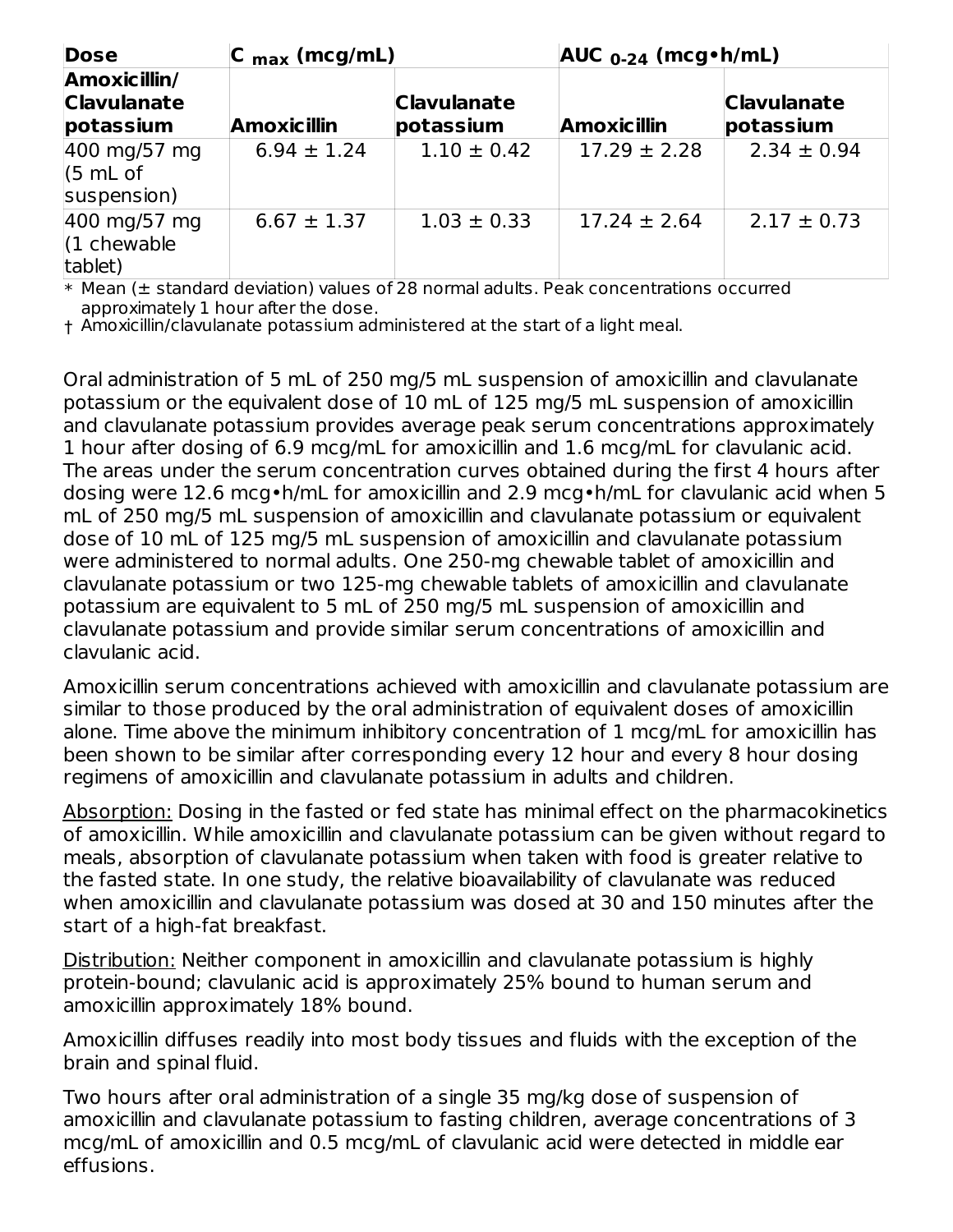Metabolism and Excretion: The half-life of amoxicillin after the oral administration of amoxicillin and clavulanate potassium is 1.3 hours and that of clavulanic acid is 1 hour.

Approximately 50% to 70% of the amoxicillin and approximately 25% to 40% of the clavulanic acid are excreted unchanged in urine during the first 6 hours after administration of a single 250-mg or 500-mg tablet of amoxicillin and clavulanate potassium.

#### **12.4 Microbiology**

Amoxicillin is a semisynthetic antibiotic with in vitro bactericidal activity against Grampositive and Gram-negative bacteria. Amoxicillin is, however, susceptible to degradation by beta-lactamases, and therefore, the spectrum of activity does not include organisms which produce these enzymes. Clavulanic acid is a beta-lactam, structurally related to the penicillins, which possesses the ability to inactivate some beta-lactamase enzymes commonly found in microorganisms resistant to penicillins and cephalosporins. In particular, it has good activity against the clinically important plasmid-mediated betalactamases frequently responsible for transferred drug resistance.

The formulation of amoxicillin and clavulanic acid in amoxicillin and clavulanate potassium protects amoxicillin from degradation by some beta-lactamase enzymes and extends the antibiotic spectrum of amoxicillin to include many bacteria normally resistant to amoxicillin.

Amoxicillin/clavulanic acid has been shown to be active against most isolates of the following bacteria, both in vitro and in clinical infections as described in the **INDICATIONS AND USAGE** section.

Gram-positive bacteria

Staphylococcus aureus

Gram-negative bacteria

Enterobacter species

Escherichia coli

Haemophilus influenzae

Klebsiella species

#### Moraxella catarrhalis

The following in vitro data are available, **but their clinical significance is unknown**. At least 90 percent of the following bacteria exhibit an in vitro minimum inhibitory concentration (MIC) less than or equal to the susceptible breakpoint for amoxicillin/clavulanic acid. However, the efficacy of amoxicillin/clavulanic acid in treating clinical infections due to these bacteria **has not been** established in adequate and wellcontrolled clinical trials.

Gram-positive bacteria

Enterococcus faecalis

Staphylococcus epidermidis

Staphylococcus saprophyticus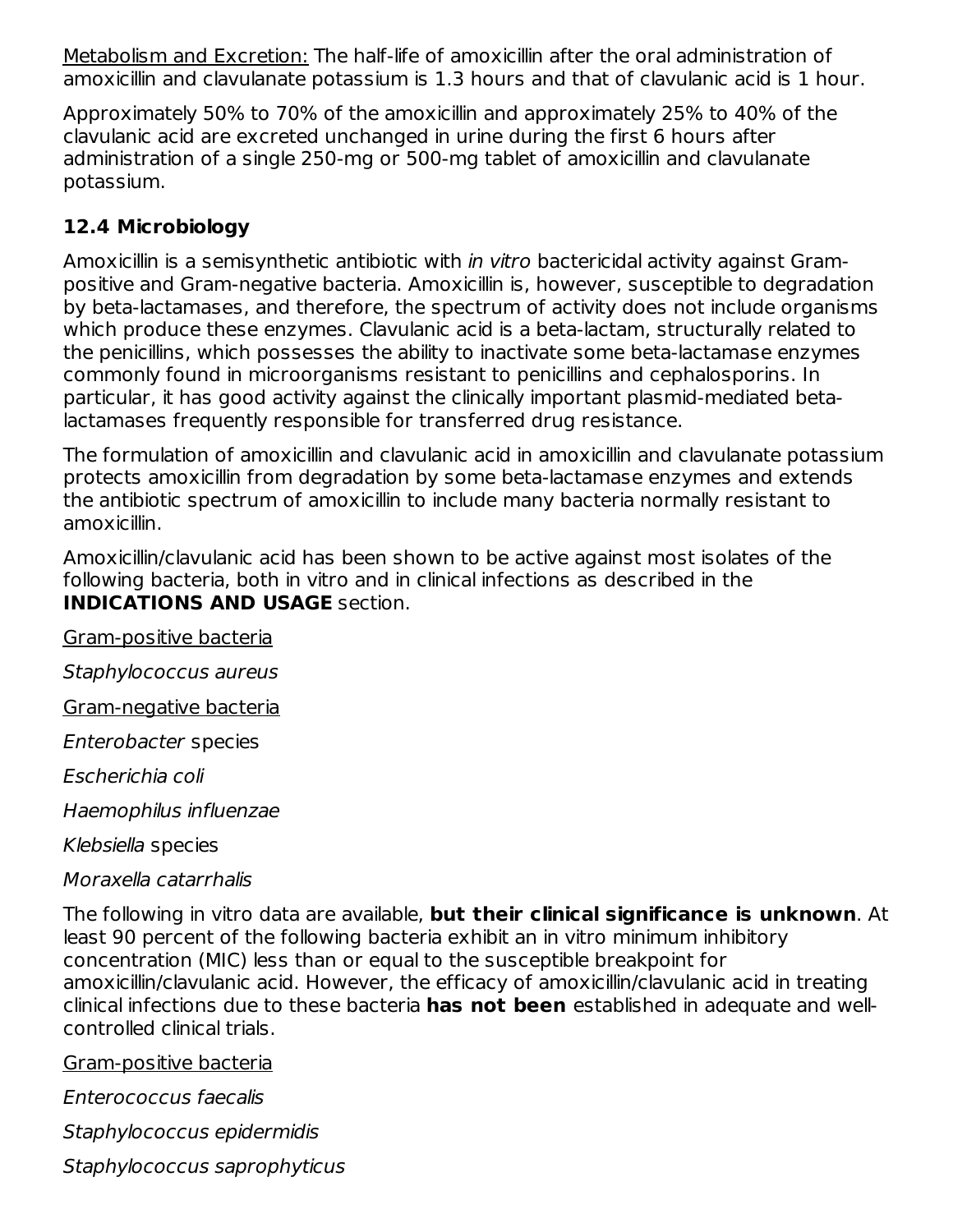Streptococcus pneumoniae Streptococcus pyogenes Viridans group Streptococcus Gram-negative Bacteria Eikenella corrodens Proteus mirabilis Anaerobic Bacteria Bacteroides species including Bacteroides fragilis Fusobacterium species Peptostreptococcus species

Susceptibility Test Methods

When available, the clinical microbiology laboratory should provide the results of in vitro susceptibility test results for antimicrobial drug products used in resident hospitals to the physician as periodic reports that describe the susceptibility profile of nosocomial and community-acquired pathogens. These reports should aid the physician in selecting an antibacterial drug product for treatment.

#### **Dilution techniques**

Quantitative methods are used to determine antimicrobial minimum inhibitory concentrations (MICs). These MICs provide estimates of the susceptibility of bacteria to antimicrobial compounds. The MICs should be determined using a standardized test method  $2,3$  (broth and/or agar). The MIC values should be interpreted according to criteria provided in **Table 5**.

#### **Diffusion techniques**

Quantitative methods that require measurement of zone diameters can also provide reproducible estimates of the susceptibility of bacteria to antimicrobial compounds. The zone size provides an estimate of the susceptibility of bacteria to antimicrobial compounds. The zone size should be determined using a standardized test method <sup>3,4</sup> This procedure uses paper disks impregnated with 30 mcg amoxicillin/clavulanic acid (20 mcg amoxicillin plus 10 mcg clavulanic acid) to test the susceptibility of bacteria to amoxicillin/clavulanic acid. The disc diffusion interpretive criteria are provided in **Table 5**.

| Table 5. Susceptibility Test Interpretive Criteria for Amoxicillin Clavulanic Acid |  |
|------------------------------------------------------------------------------------|--|
|------------------------------------------------------------------------------------|--|

|                                                     | (mcg/mL) | <b>Minimum Inhibitory</b><br><b>Concentrations</b> |       | <b>Disk Diffusion</b><br>(zone diameters in<br>$ mm\rangle$ |       |           |
|-----------------------------------------------------|----------|----------------------------------------------------|-------|-------------------------------------------------------------|-------|-----------|
| Pathogen                                            |          |                                                    |       |                                                             |       |           |
| Enterobacteriaceae                                  | 8/4      | 16/8                                               | 32/16 | $\geq$ 18                                                   | 14-17 | $\leq 13$ |
| Haemophilus influenzae and<br>Staphylococcus aureus | 4/2      |                                                    | 8/4   | $\geq$ 20                                                   |       | $\leq 19$ |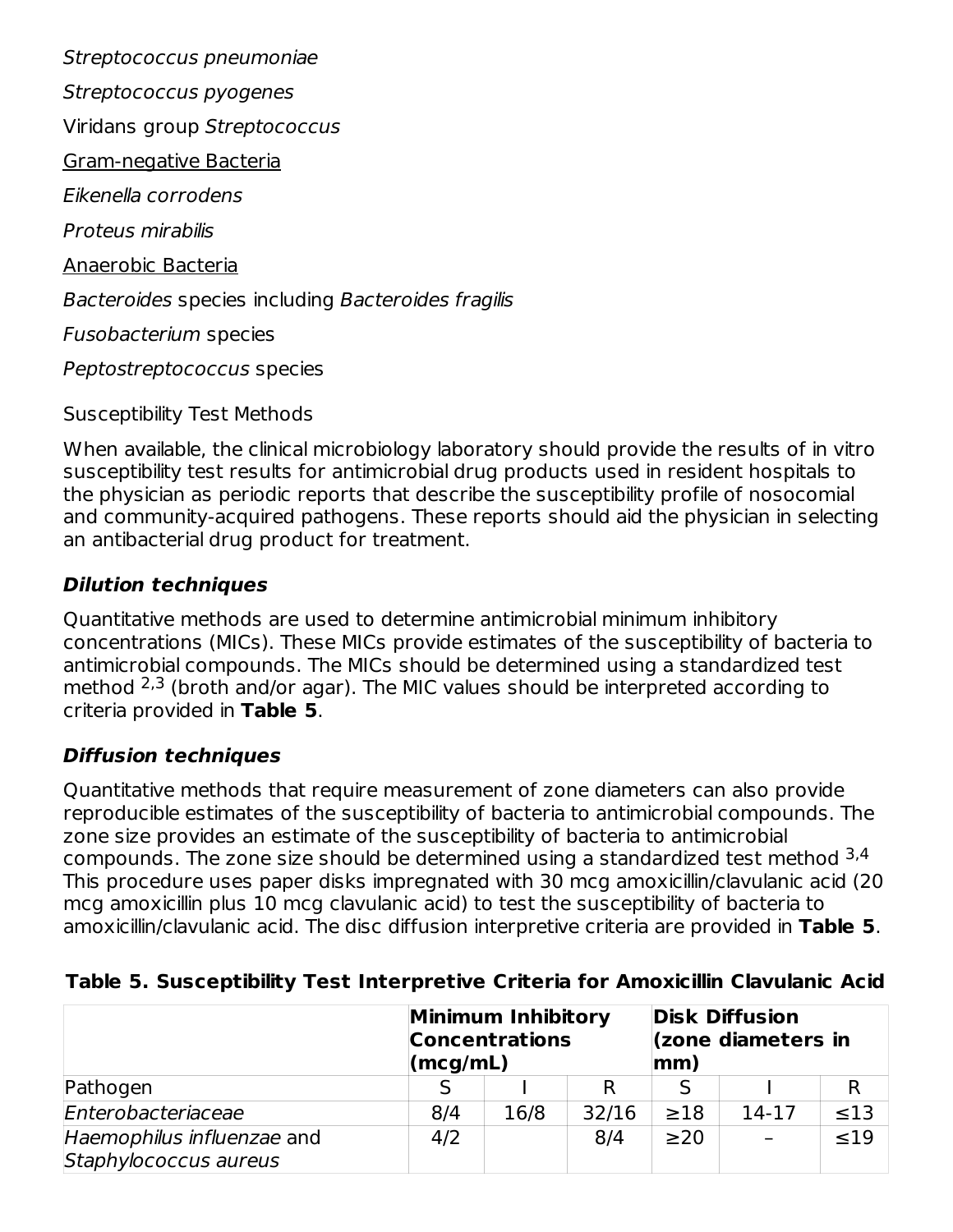#### **Quality Control**

Standardized susceptibility test procedures require the use of laboratory controls to monitor and ensure the accuracy and precision of supplies and reagents used in the assay, and the techniques of the individuals performing the test  $2,3,4$ . Standard amoxicillin/clavulanic acid powder should provide the following range of MIC values noted in **Table 6** for the diffusion technique using the 30 mcg amoxicillin/clavulanic acid (20 mcg amoxicillin plus 10 mcg clavulanic acid) disk, the criteria in **Table 6** should be achieved.

| <b>QC Strain</b>                  | Minimum Inhibitory Disk Diffusion<br><b>Concentration</b><br>$\langle \text{mcg/mL} \rangle$ | (zone diameter<br>in mm) |
|-----------------------------------|----------------------------------------------------------------------------------------------|--------------------------|
| Escherichia coli ATCC 25922       | $2/1$ to 8/4                                                                                 | 18 to 24                 |
| Escherichia coli ATCC 35218       | 4/2 to 16/8                                                                                  | 17 to 22                 |
| Haemophilus influenzae ATCC 49247 | $2/1$ to $16/8$                                                                              | 15 to 23                 |
| Staphylococcus aureus             | $0.12/0.06$ to                                                                               |                          |
| <b>ATCC 29213</b>                 | 0.5/0.25                                                                                     |                          |
| Staphylococcus aureus ATCC 29523  |                                                                                              | 28 to 36                 |

**Table 6. Acceptable Quality Control Ranges for Amoxicillin/Clavulanic Acid**

# **13 NONCLINICAL TOXICOLOGY**

#### **13.1 Carcinogenesis, Mutagenesis, Impairment of Fertility**

Long-term studies in animals have not been performed to evaluate carcinogenic potential. Amoxicillin and clavulanate potassium (4:1 ratio formulation of amoxicillin:clavulanate) was non-mutagenic in the Ames bacterial mutation assay, and the yeast gene conversion assay. Amoxicillin and clavulanate potassium was weakly positive in the mouse lymphoma assay, but the trend toward increased mutation frequencies in this assay occurred at doses that were also associated with decreased cell survival. Amoxicillin and clavulanate potassium was negative in the mouse micronucleus test, and in the dominant lethal assay in mice. Potassium clavulanate alone was tested in the Ames bacterial mutation assay and in the mouse micronucleus test, and was negative in each of these assays.

Amoxicillin and clavulanate potassium (2:1 ratio formulation of amoxicillin:clavulanate) at oral doses of up to 1,200 mg/kg/day was found to have no effect on fertility and reproductive performance in rats. Based on body surface area, this dose of amoxicillin is approximately 4 times the maximum recommended adult human oral dose (875 mg every 12 hours). For clavulanate, the dose multiple is approximately 9 times higher than the maximum recommended adult human oral dose (125 mg every 8 hours), also based on body surface area.

# **14 CLINICAL STUDIES**

#### **14.1 Lower Respiratory Tract and Complicated Urinary Tract Infections**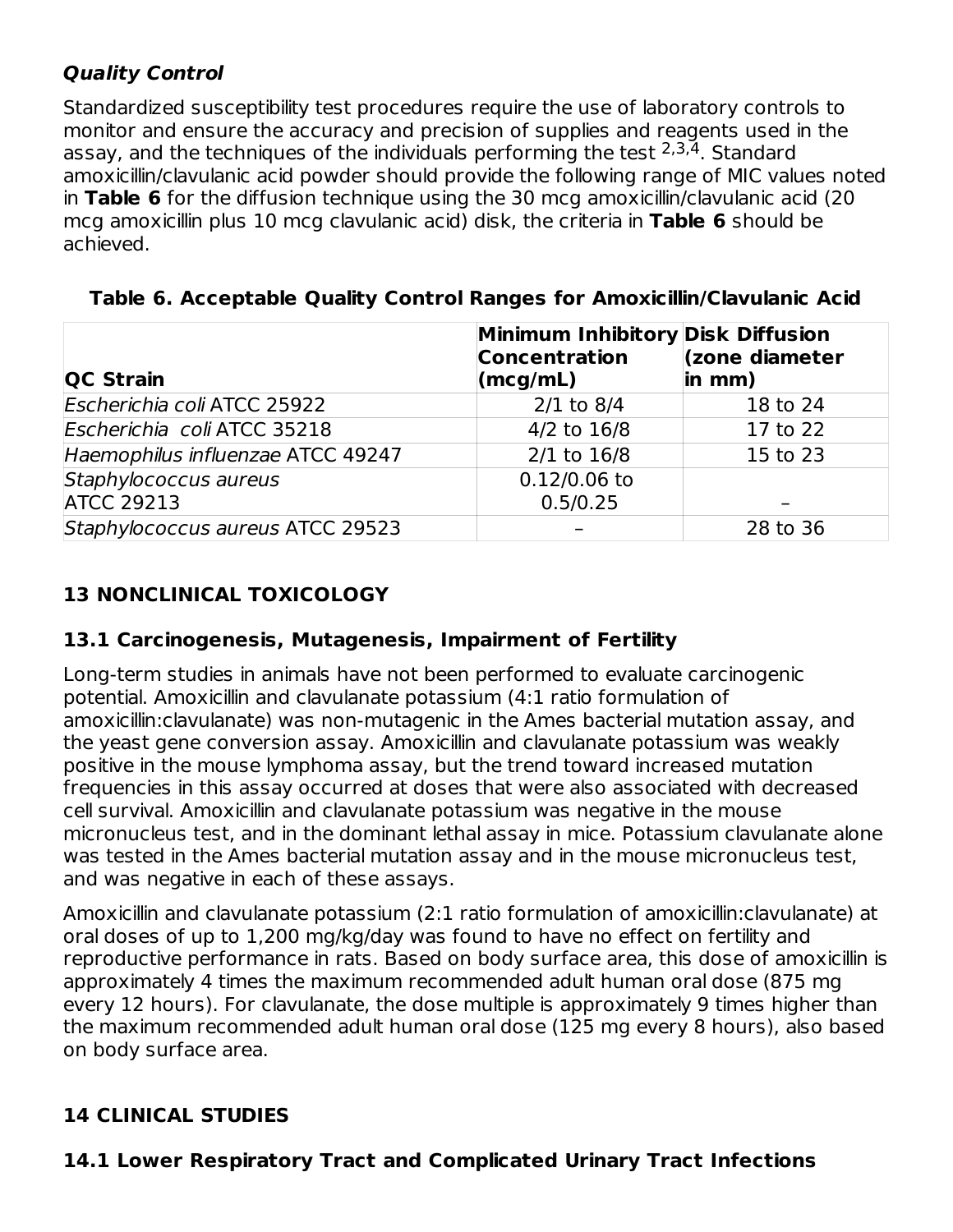Data from 2 pivotal trials in 1,191 patients treated for either lower respiratory tract infections or complicated urinary tract infections compared a regimen of 875-mg tablets of amoxicillin and clavulanate potassium every 12 hours to 500-mg tablets of amoxicillin and clavulanate potassium dosed every 8 hours (584 and 607 patients, respectively). Comparable efficacy was demonstrated between the every 12 hours and every 8 hours dosing regimens. There was no significant difference in the percentage of adverse events in each group. The most frequently reported adverse event was diarrhea; incidence rates were similar for the 875-mg every 12 hours and 500-mg every 8 hours dosing regimens (15% and 14%, respectively); however, there was a statistically significant difference ( $p < 0.05$ ) in rates of severe diarrhea or withdrawals with diarrhea between the regimens: 1% for 875-mg every 12 hours regimen versus 2% for the 500 mg every 8 hours regimen.

In one of these pivotal trials, patients with either pyelonephritis ( $n = 361$ ) or a complicated urinary tract infection (i.e., patients with abnormalities of the urinary tract that predispose to relapse of bacteriuria following eradication,  $n = 268$ ) were randomized (1:1) to receive either 875-mg tablets of amoxicillin and clavulanate potassium every 12 hours (n=308) or 500-mg tablets of amoxicillin and clavulanate potassium every 8 hours (n=321).

The number of bacteriologically evaluable patients was comparable between the two dosing regimens. Amoxicillin and clavulanate potassium produced comparable bacteriological success rates in patients assessed 2 to 4 days immediately following end of therapy. The bacteriologic efficacy rates were comparable at one of the follow-up visits (5 to 9 days post-therapy) and at a late post-therapy visit (in the majority of cases, this was 2 to 4 weeks post-therapy), as seen in **Table 7**.

| <b>Time Post Therapy</b> | $ 875 \text{ mg every}$<br>$ 12$ hours % (n) | $ 500 \rangle$ mg every<br>8 hours $% (n)$ |
|--------------------------|----------------------------------------------|--------------------------------------------|
| 2 to 4 days              | 81% (58)                                     | 80% (54)                                   |
| $5$ to 9 days            | 58% (41)                                     | 52% (52)                                   |
| 2 to 4 weeks             | 52% (101)                                    | 55% (104)                                  |

#### **Table 7. Bacteriologic efficacy rates for amoxicillin and clavulanate potassium**

As noted before, though there was no significant difference in the percentage of adverse events in each group, there was a statistically significant difference in rates of severe diarrhea or withdrawals with diarrhea between the regimens.

#### **14.2 Acute Bacterial Otitis Media and Diarrhea in Pediatric Patients**

One US/Canadian clinical trial was conducted which compared 45/6.4 mg/kg/day (divided every 12 hours) of amoxicillin and clavulanate potassium for 10 days versus 40/10 mg/kg/day (divided every 8 hours) of amoxicillin and clavulanate potassium for 10 days in the treatment of acute otitis media. Only the suspension formulations were used in this trial. A total of 575 pediatric patients (aged 2 months to 12 years) were enrolled, with an even distribution among the 2 treatment groups and a comparable number of patients were evaluable (i.e.,  $\geq$  84%) per treatment group. Otitis media-specific criteria were required for eligibility and a strong correlation was found at the end of therapy and follow-up between these criteria and physician assessment of clinical response. The clinical efficacy rates at the end of therapy visit (defined as 2 to 4 days after the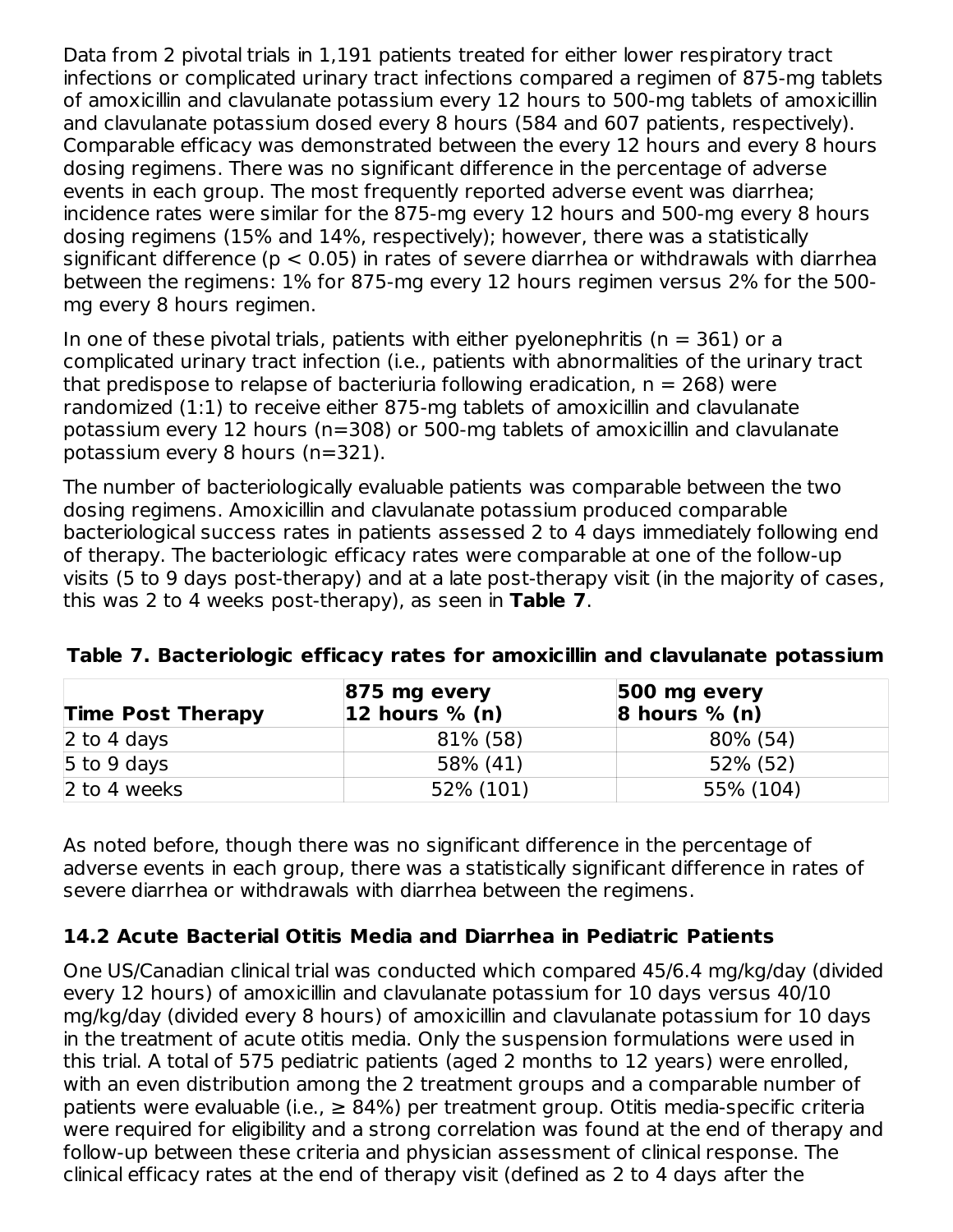completion of therapy) and at the follow-up visit (defined as 22 to 28 days postcompletion of therapy) were comparable for the 2 treatment groups, with the following cure rates obtained for the evaluable patients: At end of therapy, 87% ( $n = 265$ ) and 82% (n = 260) for 45 mg/kg/day every 12 hours and 40 mg/kg/day every 8 hours, respectively. At follow-up,  $67\%$  (n = 249) and  $69\%$  (n = 243) for 45 mg/kg/day every 12 hours and 40 mg/kg/day every 8 hours, respectively.

Diarrhea was defined as either: (a) 3 or more watery or 4 or more loose/watery stools in 1 day; OR (b) 2 watery stools per day or 3 loose/watery stools per day for 2 consecutive days. The incidence of diarrhea was significantly lower in patients who received the every 12 hours regimen compared to patients who received the every 8 hours regimen (14% and 34%, respectively). In addition, the number of patients with either severe diarrhea or who were withdrawn with diarrhea was significantly lower in the every 12 hours treatment group (3% and 8% for the every 12 hours/10 day and every 8 hours/10 day, respectively). In the every 12 hours treatment group, 3 patients (1%) were withdrawn with an allergic reaction, while 1 patient in the every 8 hours group was withdrawn for this reason. The number of patients with a candidal infection of the diaper area was 4% and 6% for the every 12 hours and every 8 hours groups, respectively.

It is not known if the finding of a statistically significant reduction in diarrhea with the oral suspensions dosed every 12 hours, versus suspensions dosed every 8 hours, can be extrapolated to the chewable tablets. The presence of mannitol in the chewable tablets may contribute to a different diarrhea profile. The every 12 hour oral suspensions (200 mg/5 mL and 400 mg/5 mL) are sweetened with aspartame.

#### **15 REFERENCES**

- 1. Swanson-Biearman B, Dean BS, Lopez G, Krenzelok EP. The effects of penicillin and cephalosporin ingestions in children less than six years of age. Vet Hum Toxicol. 1988; 30: 66-67.
- 2. Clinical and Laboratory Standards Institute (CLSI). Methods for Dilution Antimicrobial Susceptibility Tests for Bacteria that Grow Aerobically; Approved Standard – 8th ed. CLSI Document M7-A9. CLSI, 940 West Valley Road, Suite 1400, Wayne, PA, 19087, 2012.
- 3. Clinical and Laboratory Standards Institute (CLSI). Performance Standard for Antimicrobial Disk Susceptibility Tests;Approved Standard – 11th ed. CLSI Document M2-A11. CLSI, 940 West Valley Road, Suite 1400, Wayne, PA, 19087, 2012.
- 4. CLSI. Performance Standards for Antimicrobial Susceptibility Testing: 22nd Informational Supplement. CLSI document M100-S22. CLSI, Wayne, PA, 2012.

#### **16 HOW SUPPLIED/STORAGE AND HANDLING**

#### **For Oral Suspension**

**Amoxicillin and Clavulanate Potassium for Oral Suspension, USP 200 mg/28.5 mg per 5 mL:** as a dry, white powder. Each 5 mL of reconstituted orange-flavored suspension contains 200 mg amoxicillin as the trihydrate and 28.5 mg clavulanic acid as the potassium salt.

NDC 68071-5216-1 100 mL bottle

Store dry powder at 20° to 25°C (68° to 77°F) [see USP Controlled Room Temperature].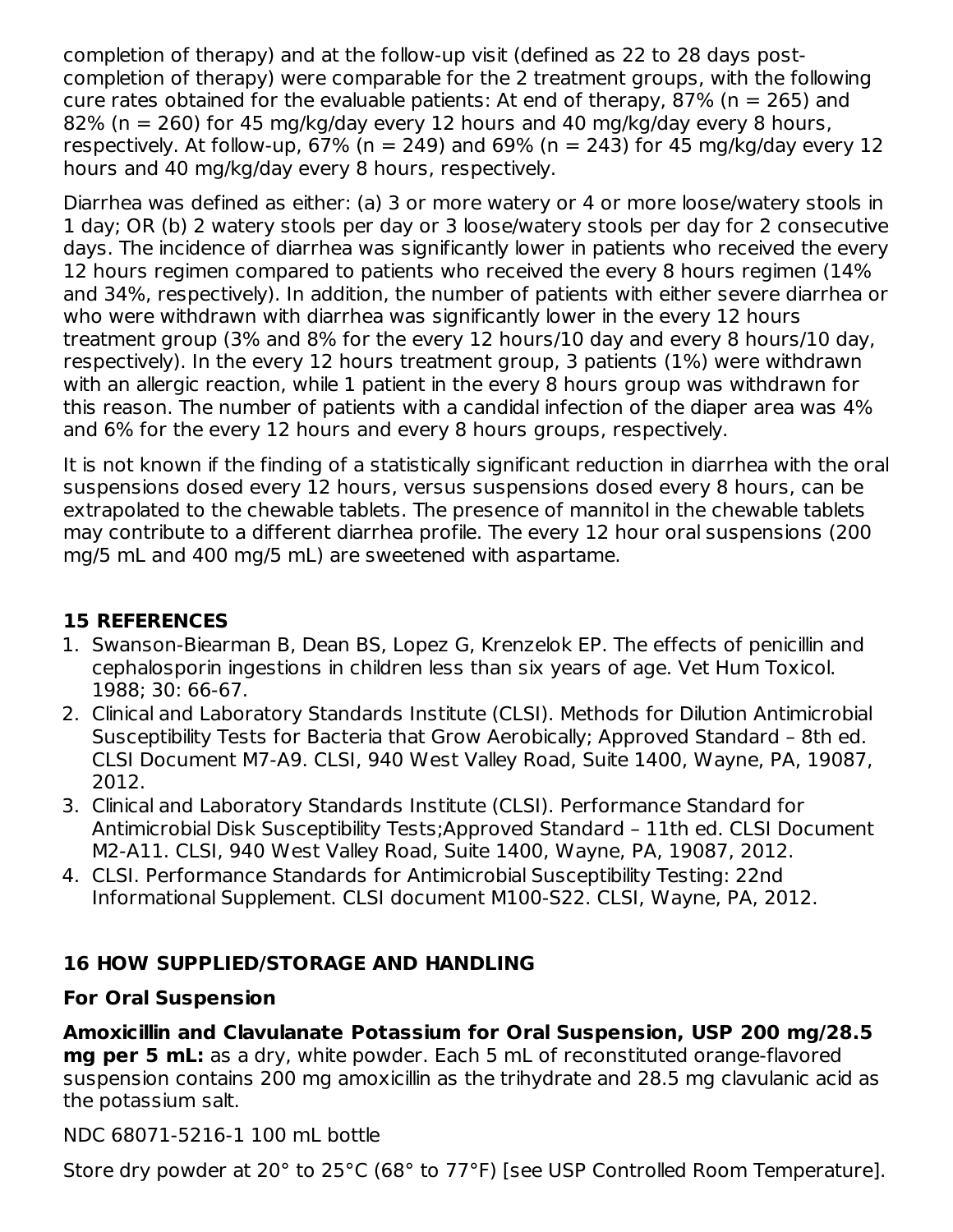Dispense in original container; Store reconstituted suspension under refrigeration. Discard unused suspension after 10 days.

#### **17 PATIENT COUNSELING INFORMATION**

#### **17.1 Information for Patients**

Patients should be informed that amoxicillin and clavulanate potassium may be taken every 8 hours or every 12 hours, depending on the dose prescribed. Each dose should be taken with a meal or snack to reduce the possibility of gastrointestinal upset.

Patients should be counseled that antibacterial drugs, including amoxicillin and clavulanate potassium, should only be used to treat bacterial infections. They do not treat viral infections (e.g., the common cold). When amoxicillin and clavulanate potassium is prescribed to treat a bacterial infection, patients should be told that although it is common to feel better early in the course of therapy, the medication should be taken exactly as directed. Skipping doses or not completing the full course of therapy may: (1) decrease the effectiveness of the immediate treatment, and (2) increase the likelihood that bacteria will develop resistance and will not be treatable by amoxicillin and clavulanate potassium or other antibacterial drugs in the future.

Counsel patients that diarrhea is a common problem caused by antibacterials, and it usually ends when the antibacterial is discontinued. Sometimes after starting treatment with antibacterials, patients can develop watery and bloody stools (with or without stomach cramps and fever) even as late as 2 or more months after having taken their last dose of the antibacterial. If diarrhea is severe or lasts more than 2 or 3 days, patients should contact their physician.

Patients should be advised to keep suspension refrigerated. Shake well before using. When dosing a child with the suspension (liquid) of amoxicillin and clavulanate potassium, use a dosing spoon or medicine dropper. Be sure to rinse the spoon or dropper after each use. Bottles of suspension of amoxicillin and clavulanate potassium may contain more liquid than required. Follow your doctor's instructions about the amount to use and the days of treatment your child requires. Discard any unused medicine.

Patients should be aware that amoxicillin and clavulanate potassium contains a penicillin class drug product that can cause allergic reactions in some individuals. CLINITEST is a registered trademark of Miles, Inc.

10-2014M 46147356 46147427 Manufactured in Austria by Sandoz GmbH for Sandoz Inc. Princeton, NJ 08540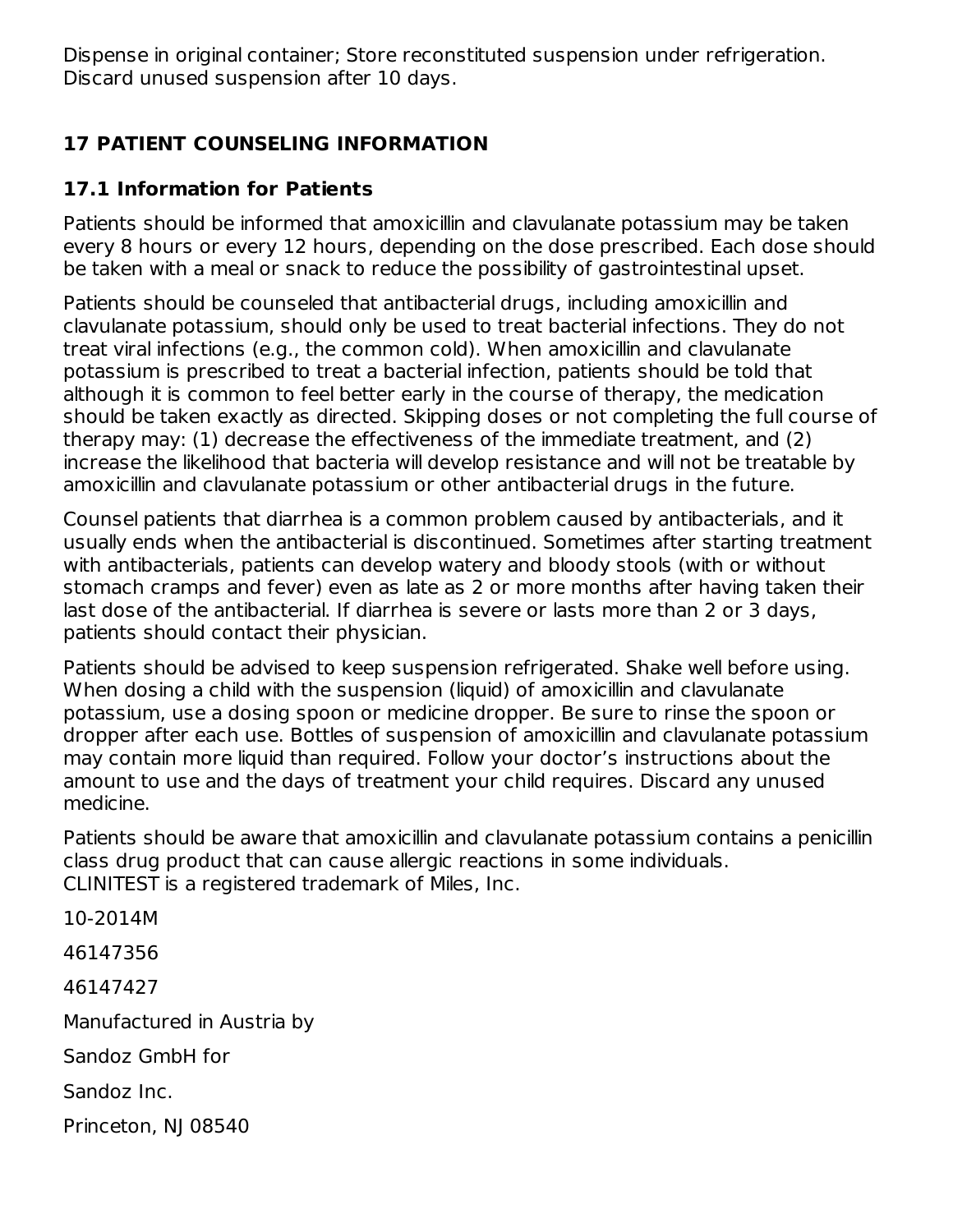

#### **AMOXICILLIN AND CLAVULANATE POTASSIUM**

amoxicillin and clavulanate potassium powder, for suspension

#### **Product Information**

| <b>Product Type</b>            | HUMAN PRESCRIPTION | Item Code | NDC:68071-5216(NDC:0781- |
|--------------------------------|--------------------|-----------|--------------------------|
|                                | <b>DRUG</b>        | (Source)  | 6102)                    |
| <b>Route of Administration</b> | ORAL               |           |                          |

| <b>Active Ingredient/Active Moiety</b>                                                 |                                        |                                |  |  |  |  |
|----------------------------------------------------------------------------------------|----------------------------------------|--------------------------------|--|--|--|--|
| <b>Ingredient Name</b>                                                                 | <b>Basis of</b><br><b>Strength</b>     | <b>Strength</b>                |  |  |  |  |
| AMOXICILLIN (UNII: 804826)2HU) (AMOXICILLIN ANHYDROUS -<br>UNII:9EM05410O9)            | <b>AMOXICILLIN</b><br><b>ANHYDROUS</b> | $200 \text{ mg}$<br>in 5 $mL$  |  |  |  |  |
| <b>CLAVULANATE POTASSIUM (UNII: Q420MW3AT8) (CLAVULANIC ACID -</b><br>UNII:23521W1S24) | CLAVULANIC ACID                        | $28.5 \text{ mg}$<br>in 5 $mL$ |  |  |  |  |

| <b>Inactive Ingredients</b>               |                                              |                                |                              |  |  |  |  |  |
|-------------------------------------------|----------------------------------------------|--------------------------------|------------------------------|--|--|--|--|--|
|                                           | <b>Strength</b>                              |                                |                              |  |  |  |  |  |
| <b>ASPARTAME</b> (UNII: Z0H242BBR1)       |                                              |                                |                              |  |  |  |  |  |
|                                           | HYPROMELLOSE, UNSPECIFIED (UNII: 3NXW29V3WO) |                                |                              |  |  |  |  |  |
| <b>MANNITOL</b> (UNII: 30WL53L36A)        |                                              |                                |                              |  |  |  |  |  |
| <b>ORANGE (UNII: 5EVU04N5QU)</b>          |                                              |                                |                              |  |  |  |  |  |
| <b>SILICON DIOXIDE (UNII: ETJ7Z6XBU4)</b> |                                              |                                |                              |  |  |  |  |  |
|                                           | <b>SUCCINIC ACID (UNII: AB6MNQ6J6L)</b>      |                                |                              |  |  |  |  |  |
| <b>XANTHAN GUM (UNII: TTV12P4NEE)</b>     |                                              |                                |                              |  |  |  |  |  |
|                                           |                                              |                                |                              |  |  |  |  |  |
| <b>Packaging</b>                          |                                              |                                |                              |  |  |  |  |  |
| #<br><b>Item Code</b>                     | <b>Package Description</b>                   | <b>Marketing Start</b><br>Date | <b>Marketing End</b><br>Date |  |  |  |  |  |